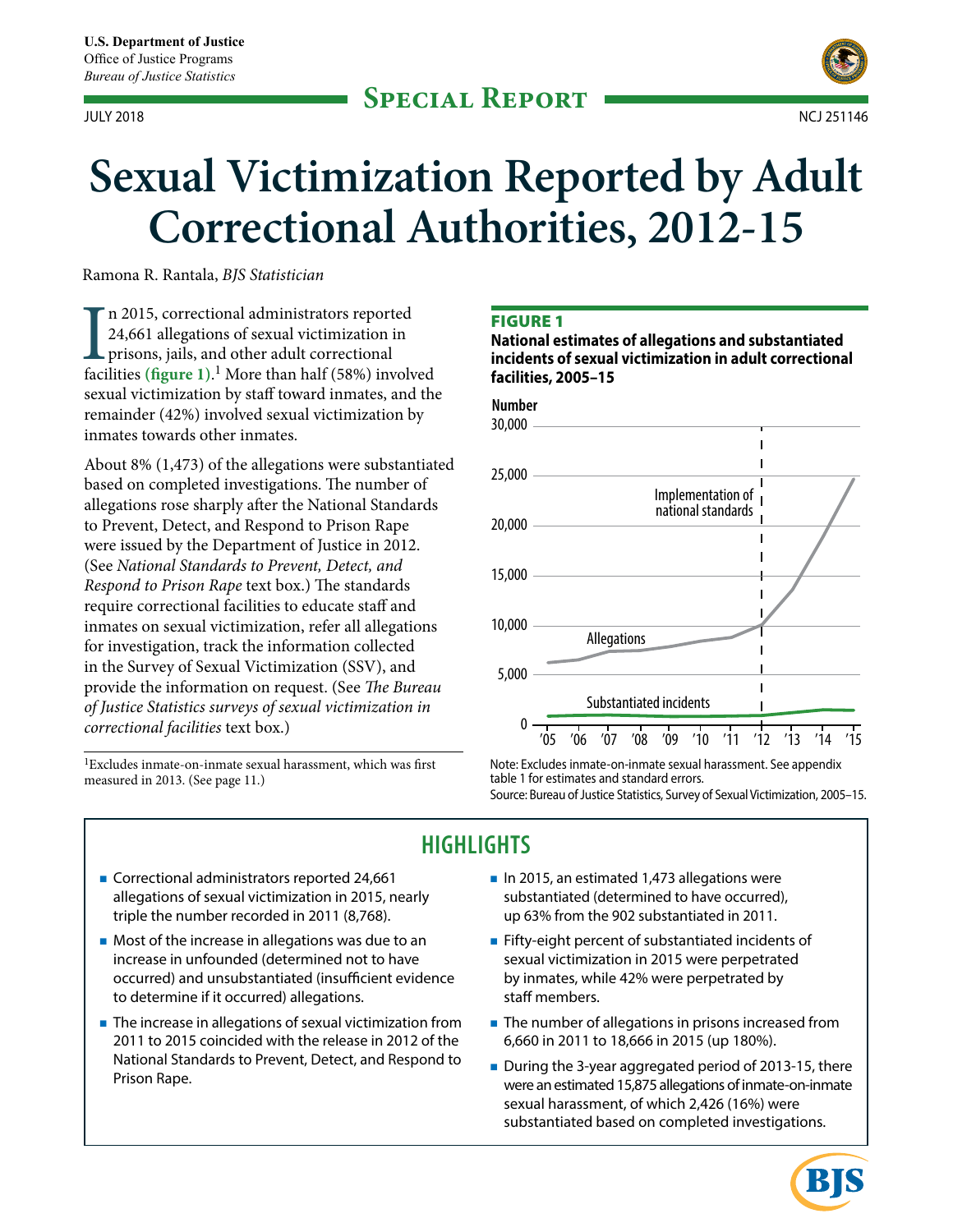## **Defnitions**

The Bureau of Justice Statistics uses uniform defnitions for each sexual act and investigative outcome. Each sexual act is classified by the perpetrator (i.e., inmate or staff) and the type of act. In 2013, BJS modified the survey to align the defnitions with the national standards. BJS began collecting data on inmate-on-inmate sexual harassment in 2013.

*Inmate-on-inmate sexual victimization* involves nonconsensual sexual acts or abusive contact with a victim without his or her consent or with a victim who cannot consent or refuse.

- **Nonconsensual sexual acts** are the most serious victimizations and include
	- o contact between the penis and the vulva or the penis and the anus including penetration, however slight
	- o contact between the mouth and the penis, vulva, or anus
	- o penetration of the anal or genital opening of another person, however slight, by a hand, fnger, object, or other instrument.
- **Abusive sexual contact** is less serious and includes intentional touching, either directly or through the clothing, of the genitalia, anus, groin, breast, inner thigh, or buttocks of any person. Incidents in which the contact was incidental to a physical altercation are excluded.

*Substantiated allegation* means the event was investigated and determined to have occurred, based on a preponderance of the evidence (28 C.F.R. §115.72).

*Unfounded allegation* means the investigation determined that the event did not occur.

*Unsubstantiated allegation* means the investigation concluded that evidence was insufficient to determine whether or not the event occurred.

*Staf-on-inmate sexual victimization* includes sexual misconduct or sexual harassment perpetrated on an inmate by staff. Staff includes an employee, volunteer, contractor, official visitor, or other agency representative. Family, friends, and other visitors are excluded.

- **Staff sexual misconduct** includes any consensual or nonconsensual behavior or act of a sexual nature directed toward an inmate by staff, including romantic relationships. Such acts include
	- o intentional touching, either directly or through the clothing, of the genitalia, anus, groin, breast, inner thigh, or buttocks that is unrelated to official duties or with the intent to abuse, arouse, or gratify sexual desire
	- o completed, attempted, threatened, or requested sexual acts
	- o occurrences of indecent exposure, invasion of privacy, or staff voyeurism for reasons unrelated to official duties or for sexual gratification.
- **Staff sexual harassment** includes repeated verbal comments or gestures of a sexual nature to an inmate by staff. Such statements include
	- o demeaning references to an inmate's gender or sexually suggestive or derogatory comments about his or her body or clothing
	- o repeated profane or obscene language or gestures.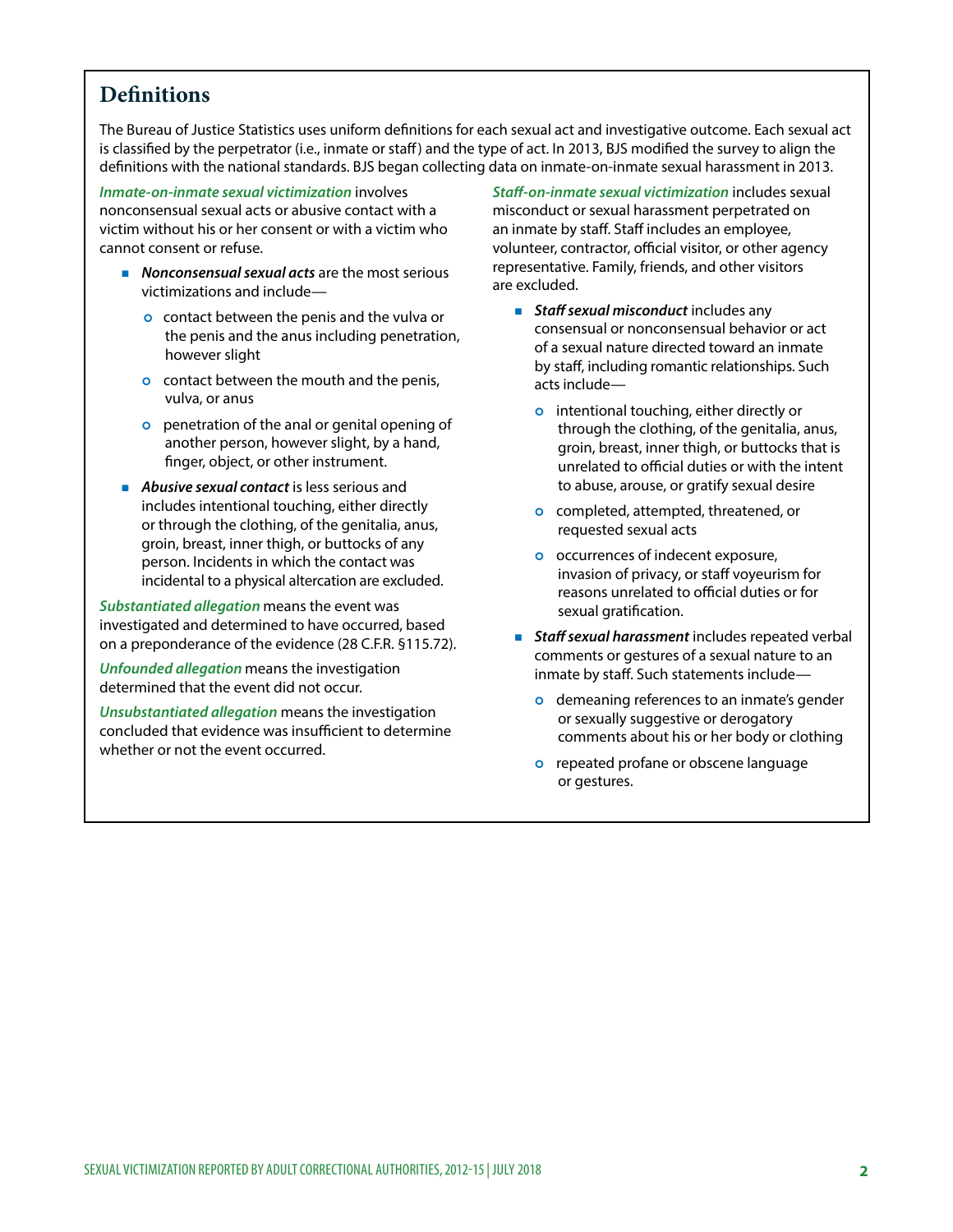The SSV (formerly the Survey of Sexual Violence) is an annual collection conducted by the Bureau of Justice Statistics (BJS) since 2004, and is based on the official administrative records of correctional systems and facilities. The SSV helps BJS to meet its mandates under the Prison Rape Elimination Act of 2003 (PREA).

The surveys include all federal and state prisons, all facilities operated by the U.S. military and ICE, and a representative sample of jail jurisdictions, privately operated jails and prisons, and jails holding adults in Indian country. Responses are weighted to provide national estimates for jails and privately operated facilities. Because the estimates for jails and private facilities are based on a sample rather than a complete enumeration, they are subject to sampling error. Standard errors are provided in the appendix. In total, data were collected from facilities holding 1.96 million inmates in 2012, 1.97 million inmates in 2013, 1.93 million inmates in 2014, and 1.92 million inmates in 2015. (See *Methodology* for more information about sampling procedures, systems and facilities from which data were collected, and standard errors.)

Administrators provided annual counts for each type of victimization that was alleged or frst discovered during the prior calendar year. They also indicated how many were substantiated or determined to have occurred; unfounded or determined not to have occurred; unsubstantiated or had insufficient evidence to make a fnal determination; or under investigation at the time of data collection. In addition to requiring all allegations to be investigated, the national standards include criteria for substantiating incidents based on a preponderance of the evidence.

## **National Standards to Prevent, Detect, and Respond to Prison Rape**

The Prison Rape Elimination Act of 2003 (PREA) location was subject to video monitoring, expanding includes a requirement to develop national victim and inmate perpetrator demographic standards.<sup>2</sup> Following the process outlined in PREA, characteristics to include transgender and intersex, the Department of Justice published the National and expanding answer categories to capture common Standards to Prevent, Detect, and Respond to Prison written responses. Rape (28 C.F.R. §115) on June 20, 2012. The national<br>standards were effective immediately for the Federal<br>Bureau of Prisons (BOP) and outlined a 3-year phase-in<br>period for audits.<br>period for audits.

(\$115.0), prevention planning (\$115.11-18), responsive<br>
planning (\$115.11-22), training and education of<br>
staff and inmates (\$115.31-35), reporting allegations<br>
(\$115.51-54), investigation of allegations (\$115.71-73),<br>
da

PLAW-108publ79.pdf<br><sup>3</sup>Prison and Jail Standards, 28 C.F.R. Part 115. Retrieved Prison Rape Elimination Act of 2003, P.L. 108-79 §§ 7-8.<br>
Retrieved from www.gpo.gov/fdsys/pkg/PLAW-108publ79/pdf/  $\frac{1}{4$ National Standards to Prevent

might reflect increased abuse, or it might just<br>
The standards address numerous issues, practices,<br>
and requirements to prevent, detect, and respond to<br>
sexual abuse in confinement settings. The standards<br>
include definiti

 $\frac{1}{2}$  (SSV, §115.87), and audits (§115.93 and §115.401-405).<sup>3</sup> To provide administrators more time to conduct investigations, SSV data are collected after the reference investigations, SSV data are collected after the reference<br>
In 2013, the SSV was renamed the Survey of Sexual<br>
Victimization and was updated to better reflect<br>
the national standards. Definitions were modified<br>
for each ty

[Retrieved from www.gpo.gov/fdsys/pkg/PLAW-108publ79/pdf/](http://www.gpo.gov/fdsys/pkg/PLAW-108publ79/pdf/PLAW-108publ79.pdf) 4National Standards to Prevent, Detect, and Respond to Prison<br>[PLAW-108publ79.pdf](http://www.gpo.gov/fdsys/pkg/PLAW-108publ79/pdf/PLAW-108publ79.pdf) Rape, 77 Fed. R[eg. 37107 \(June 20, 2012\) 28 C.F.R. Part 1](http://www.gpo.gov/fdsys/pkg/FR-2012-06-20/pdf/2012-12427.pdf)15.<br><sup>3</sup>Prison and Jail Stan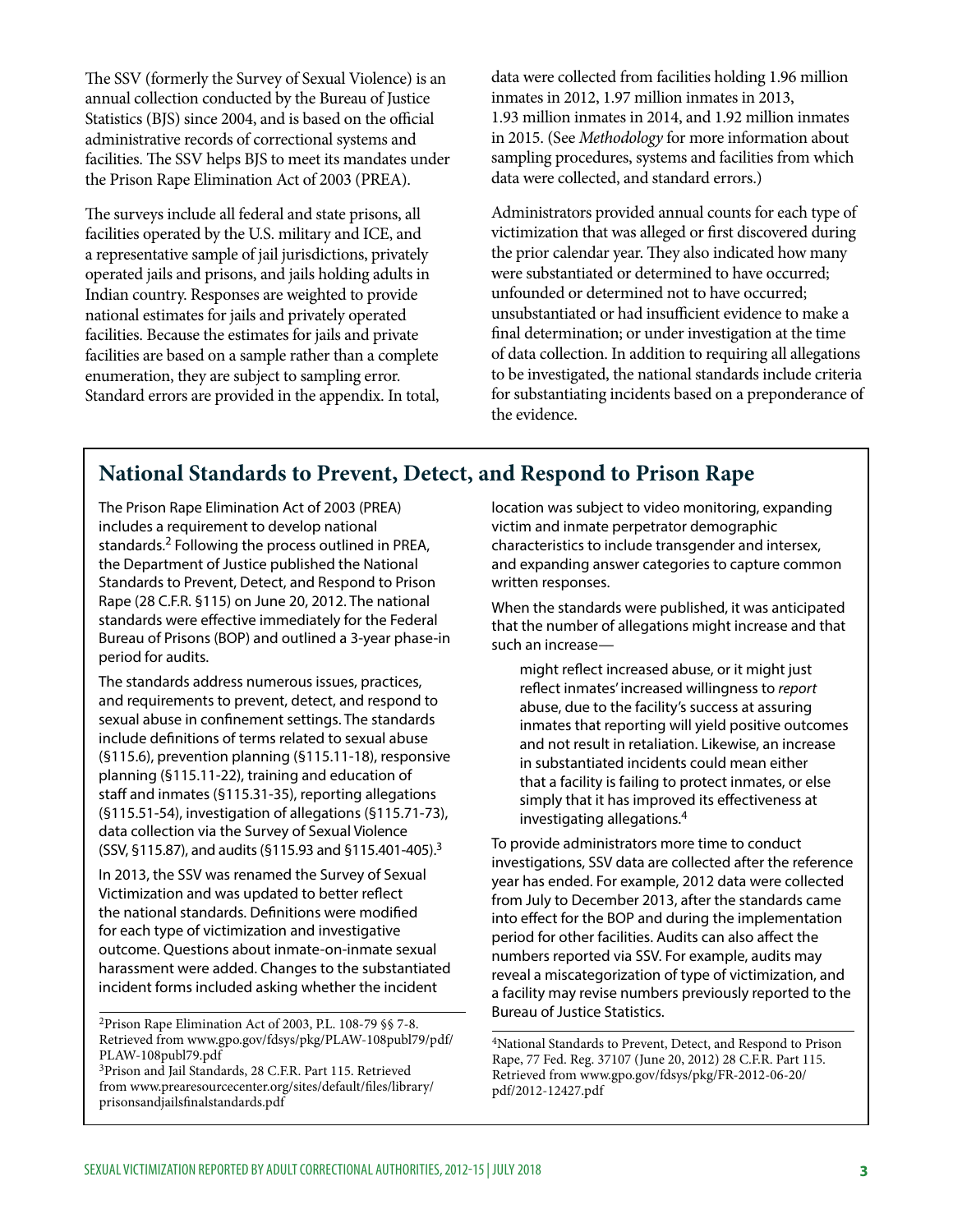Each sexual victimization is classifed by the type of perpetrator (i.e., inmate or staff) and act, which is defned by BJS in conjunction with the national standards. Inmate-on-inmate sexual victimization includes nonconsensual sexual acts, abusive sexual contact, and sexual harassment (as of 2013). Staf-on-inmate sexual victimization includes sexual misconduct and sexual harassment.

#### **Allegations of sexual victimization**

#### *Allegations of sexual victimization increased in both prisons and jails*

Afer the national standards were issued in 2012, the number of allegations of sexual victimization that were substantiated increased for 2 years, then leveled off. The number of allegations that were unfounded (determined not to have occurred) and unsubstantiated (insufficient evidence to determine if it occurred) rose sharply. Of the 24,661 allegations of sexual victimization in 2015, a total of 1,473 (6%) were substantiated and 2,733 (11%) were under investigation during data collection **(fgure 2)**. Prior to 2014, more allegations were unsubstantiated than were unfounded. In 2014, for the frst time in 11 years of collecting SSV data, allegations that were unfounded (8,372) exceeded those that were unsubstantiated (7,783). In 2015, the number of unfounded allegations (10,142) was nearly equal to the number of unsubstantiated allegations (10,313).

#### FIGURE 2

#### **National estimates of outcomes of alleged sexual victimization in adult correctional facilities, 2010–15**





Note: Excludes inmate-on-inmate sexual harassment. See appendix table 2 for estimates and standard errors.

Source: Bureau of Justice Statistics, Survey of Sexual Victimization, 2010–15.

## The Bureau of Justice Statistics surveys of sexual victimization in **correctional facilities**

Section 4(a)(1) of the Prison Rape Elimination Act of Sexual Victimization annually collects administrative 2003 (PREA) requires the Bureau of Justice Statistics data on the incidence of sexual victimization in adult statistical review and analysis of the incidence and Survey and the National Survey of Youth in Custody efects of prison rape" (P.L. 108-79). gather data on the prevalence of sexual assault as

to "carry out, for each calendar year, a comprehensive and juvenile correctional facilities. The National Inmate BJS has developed a multiple-measure, multiple-mode<br>data collection strategy to fully implement<br>requirements under PREA, including three surveys<br>relating to inmate sexual victimization. The Survey of the BJS website.)<br>rela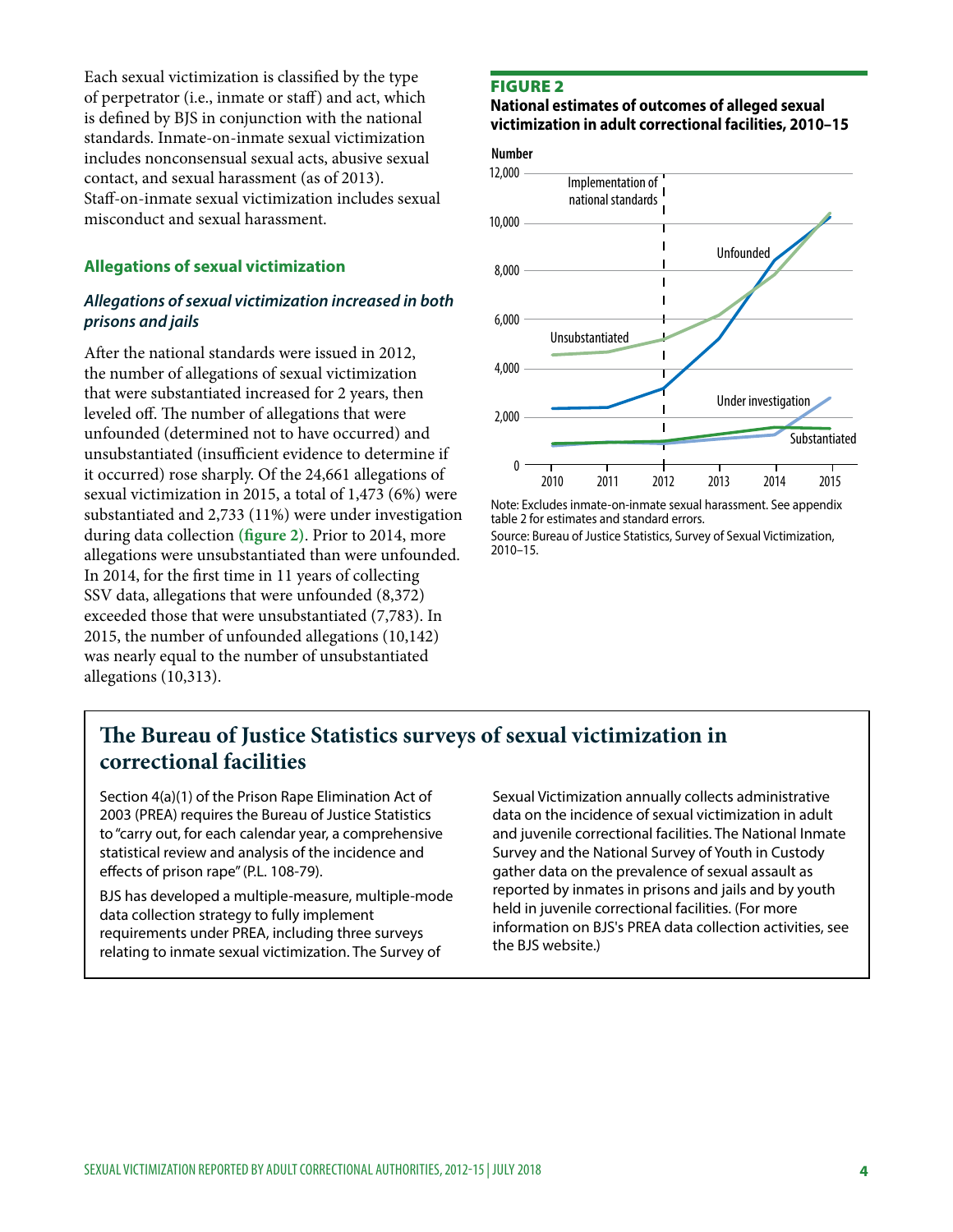Correctional administrators reported 24,661 allegations of sexual victimization in 2015, an increase from the 18,891 allegations reported in 2014 (table 1). The total allegations in 2015 were nearly triple the number reported in 2011 (8,768 allegations), the year before the national standards were implemented. The standards specifed not only what data must be tracked and reported to BJS, but also required inmate education, medical and mental health care for victims, and

investigations of each allegation, all of which may have encouraged victims and increased their willingness to report sexual abuse.

Increases between 2011 and 2015 occurred for all types of correctional facilities. The number of allegations in prisons increased from 6,660 allegations in 2011 to 18,666 in 2015 (up 180%). The number of allegations in jails increased from 2,047 in 2011 to 5,809 in 2015 (up 184%).

#### TABLE 1

|  | National estimates of allegations of sexual victimization, by type of facility, 2005 and 2010-15 |  |
|--|--------------------------------------------------------------------------------------------------|--|
|  |                                                                                                  |  |

| <b>Type of facility</b>             | 2015*  | 2014      | 2013      | 2012      | 2011      | 2010           | 2005             |
|-------------------------------------|--------|-----------|-----------|-----------|-----------|----------------|------------------|
| <b>Total</b>                        | 24,661 | 18,891 +  | 13,568†   | 10.047 +  | $8.768 +$ | 8,404 +        | $6,241$ †        |
| Prisons <sup>a</sup>                | 18,666 | 13,794 +  | $9.850 +$ | $7,575$ † | $6,660 +$ | $6,648\dagger$ | 4,791 +          |
| Public - federal                    | 740    | 776 t     | 879 +     | 718 t     | 488 +     | 479 +          | 268 <sup>b</sup> |
| Public - state                      | 16,940 | 12,186 +  | $8.394 +$ | $6.433 +$ | $5.765 +$ | $5.812 +$      | $4,341$ †        |
| Jails <sup>c</sup>                  | 5,809  | $4.905 +$ | $3,577 +$ | $2.411 +$ | $2.047 +$ | 1,700†         | 1,406†           |
| Other adult facilities              |        |           |           |           |           |                |                  |
| Military                            | 35     | $37+$     | 16 t      | 7 t       | 4 t       | 6†             | 8†               |
| Immigration and Customs Enforcement | 151    | 148 +     | 125†      | 54 t      | $50+$     | 46 t           | 4 †              |
| Indian country jails <sup>d</sup>   |        | 7 t       |           |           | Λ         | Λ              | $32 +$           |

Note: Excludes inmate-on-inmate sexual harassment. See appendix table 3 for standard errors.

\*Comparison year.

†Diference with comparison year is signifcant at the 95% confdence level. Federal prisons, state prisons, military facilities and ICE facilities are complete enumerations rather than a sample, so any difference with comparison year is significant. See footnote b for one exception.

^Too few cases to provide a reliable estimate.

aIncludes federal, state, and private prisons.

bEstimates for federal prisons in 2005 are not comparable to those for other years due to a change in reporting.

cIncludes local and private jails.

dExcludes facilities housing only juveniles.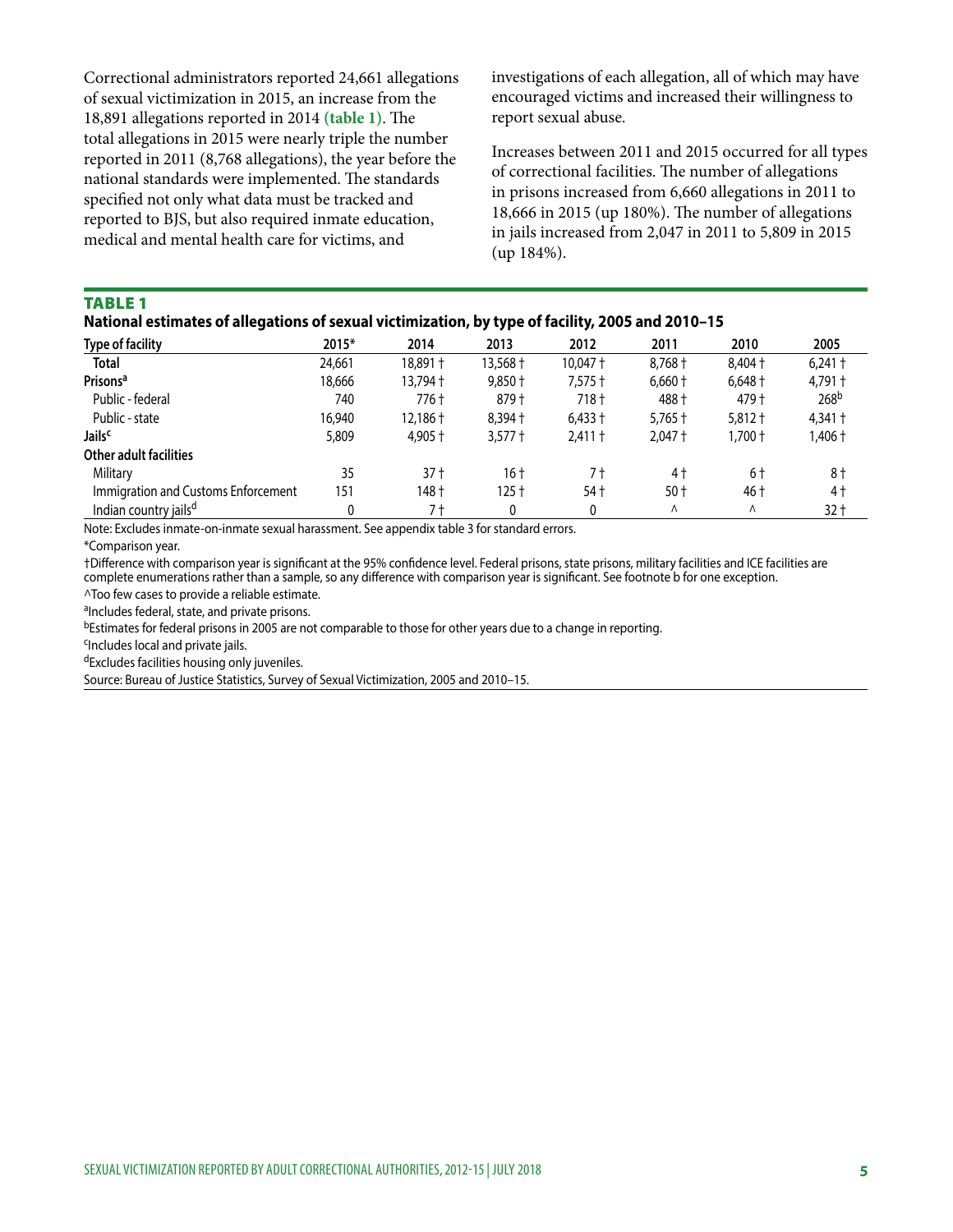The overall rate of reported allegations nearly tripled during the same period, from 3.9 allegations per 1,000 inmates in 2011 to 11.0 per 1,000 in 2015 **(table 2)**. Allegation rates increased for all types of facilities. Rates for prisons rose from 4.5 allegations per 1,000 inmates in 2011 to 12.6 per 1,000 in 2015. Jails consistently had lower rates than prisons, rising from 2.7 allegations per 1,000 inmates in 2011 to 8.0 in 2015.

#### *Staf-on-inmate victimization accounted for 63% of the increase in allegations from 2011 to 2015*

Afer implementation of the national standards, allegations of staf-on-inmate sexual misconduct increased from 2,800 in 2011 to 8,151 in 2015 (up 191%) **(fgure 3)**. Allegations of staf-on-inmate sexual victimization increased more than inmate-on-inmate victimization, accounting for 63% of the total increase. During the same period, inmate-on-inmate nonconsensual sexual acts accounted for the smallest relative increase (up 101%), from 2,986 to 5,992.

#### FIGURE 3

#### **National estimates of allegations of sexual victimization in adult correctional facilities, by type of victimization, 2010–15**





Note: Excludes inmate-on-inmate sexual harassment. See appendix table 5 for estimates and standard errors.

Source: Bureau of Justice Statistics, Survey of Sexual Victimization, 2010–15.

#### TABLE 2

**Rates per 1,000 inmates of allegations of sexual victimization, by type of facility, 2005 and 2010–15** 

| <b>Type of facility</b>             | 2015* | 2014      | 2013      | 2012     | 2011     | 2010     | 2005              |
|-------------------------------------|-------|-----------|-----------|----------|----------|----------|-------------------|
| <b>Total</b>                        | 11.04 | $8.37 +$  | $5.95 +$  | $4.49 +$ | $3.90 +$ | $3.65 +$ | $2.83 +$          |
| Prisons <sup>a</sup>                | 12.58 | $9.28 +$  | $6.55 +$  | $5.16 +$ | $4.49 +$ | $4.40 +$ | $3.33 +$          |
| Public - federal                    | 4.61  | $4.58 +$  | $5.06 +$  | $4.07 +$ | $2.77 +$ | $2.77 +$ | $1.71^{\text{b}}$ |
| Public - state                      | 14.63 | $10.35 +$ | $7.13 +$  | $5.50 +$ | $4.81 +$ | $4.74 +$ | $3.68 +$          |
| Jails <sup>c</sup>                  | 8.03  | $6.56 +$  | $4.73 +$  | $3.22 +$ | $2.73 +$ | $2.20 +$ | l.86 t            |
| <b>Other adult facilities</b>       |       |           |           |          |          |          |                   |
| Military                            | 25.17 | $26.81 +$ | $11.40 +$ | $4.96 +$ | $2.63 +$ | $3.95 +$ | $3.08 +$          |
| Immigration and Customs Enforcement | 8.12  | $8.14 +$  | $7.22 +$  | $2.92 +$ | $3.41 +$ | $2.67 +$ | $0.61 +$          |
| Indian country jails <sup>d</sup>   | 0.00  | $2.35 +$  | 0.00      | 0.00     | Λ        | Λ        | $\wedge$          |

Note: Excludes inmate-on-inmate sexual harassment. See appendix table 4 for standard errors.

\*Comparison year.

†Diference with comparison year is signifcant at the 95% confdence level. Federal prisons, state prisons, military facilities and ICE facilities are complete enumerations rather than a sample, so any diference with comparison year is signifcant. See footnote b for one exception.

^Too few cases to provide a reliable estimate.

aIncludes federal, state, and private prisons.

bEstimates for federal prisons in 2005 are not comparable to those for other years due to a change in reporting.

<sup>c</sup>Includes local and private jails.

dExcludes facilities housing only juveniles.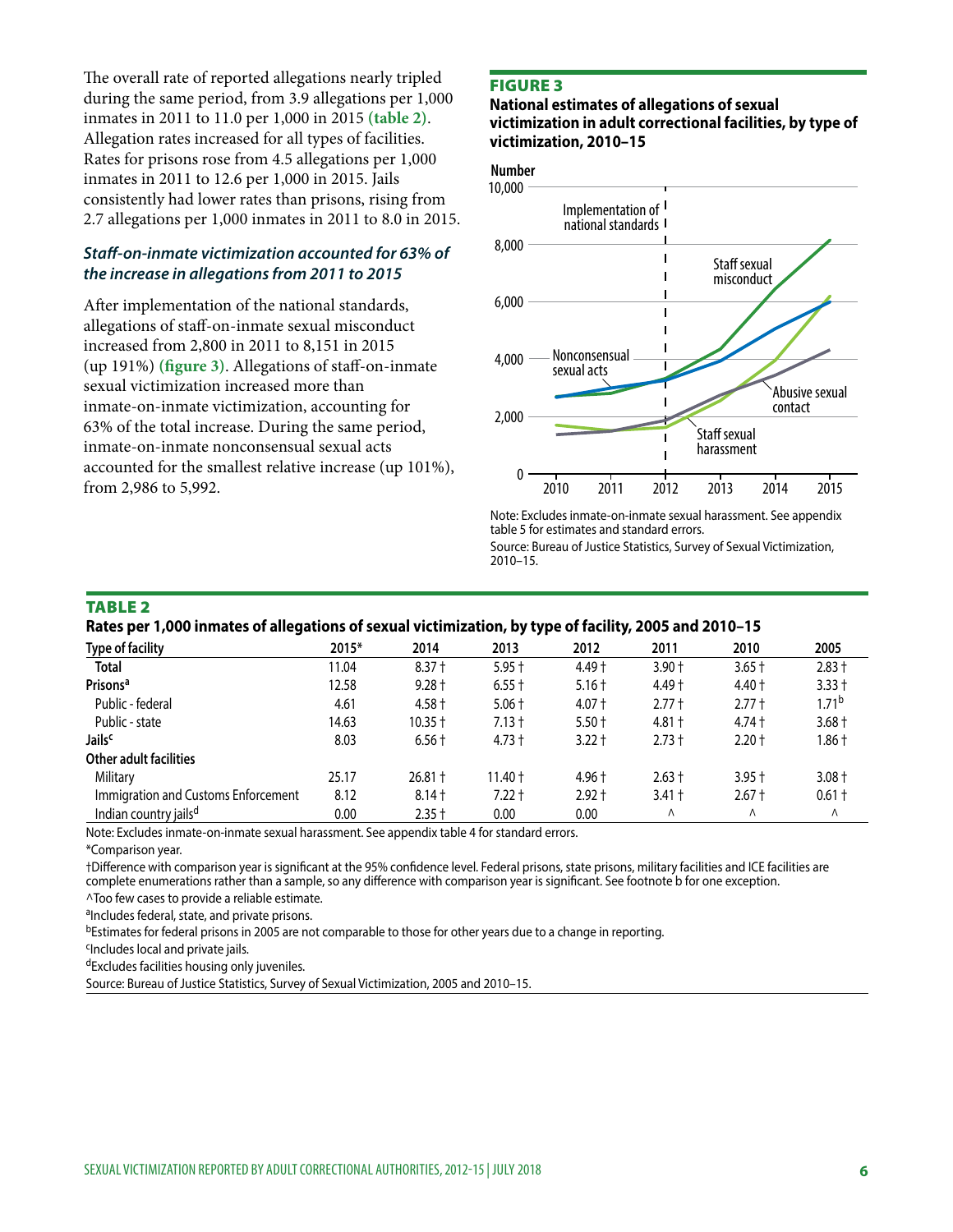#### **Outcomes of sexual victimization investigations**

#### *Overall, 8% of completed investigations were substantiated from 2012-15*

During the 4-year aggregated period of 2012-15, investigations were completed for 61,316 (91%) of the 67,168 total allegations **(table 3)**.

For inmate-on-inmate sexual victimization, investigations were completed for 28,507 of the 30,590 allegations (93%), and for staf-on-inmate victimization, investigations were completed for 32,809 of the 36,578 allegations (90%) during the 4-year period. Overall, 5,187 (8%) of completed investigations were substantiated.

## TABLE 3

| National estimates of outcomes of investigations into allegations of sexual victimization, by type of facility, 2012-15 |  |  |
|-------------------------------------------------------------------------------------------------------------------------|--|--|
|                                                                                                                         |  |  |

|                                   |                 | <b>Number of allegations</b>     |             |
|-----------------------------------|-----------------|----------------------------------|-------------|
| Type of victimization and outcome | All facilities* | <b>Federal and state prisons</b> | Local jails |
| Inmate-on-inmate                  | 30,590          | 19,202                           | 9,586       |
| Substantiated                     | 2,982           | 1,523                            | 1,282       |
| Unsubstantiated                   | 14,596          | 9,696                            | 3,908       |
| Unfounded                         | 10,928          | 6,397                            | 3,998       |
| Under investigation               | 2,076           | 1,587                            | 388         |
| Nonconsensual sexual acts         | 18,235          | 11,298                           | 5,938       |
| Substantiated                     | 1,137           | 631                              | 461         |
| Unsubstantiated                   | 8,333           | 5,288                            | 2,494       |
| Unfounded                         | 7,142           | 4,100                            | 2,702       |
| Under investigation               | 1,620           | 1,280                            | 277         |
| Abusive sexual contact            | 12,356          | 7,904                            | 3,648       |
| Substantiated                     | 1,845           | 892                              | 822         |
| Unsubstantiated                   | 6,263           | 4,408                            | 1,414       |
| Unfounded                         | 3,786           | 2,297                            | 1,296       |
| Under investigation               | 456             | 307                              | 111         |
| Staff-on-inmate                   | 36,578          | 27,864                           | 6,585       |
| Substantiated                     | 2,205           | 1,419                            | 598         |
| Unsubstantiated                   | 14,746          | 11,667                           | 1,997       |
| Unfounded                         | 15,858          | 11,474                           | 3,636       |
| Under investigation               | 3,771           | 3,305                            | 354         |
| Sexual misconduct                 | 22,268          | 16,244                           | 4,574       |
| Substantiated                     | 1,678           | 1,078                            | 446         |
| Unsubstantiated                   | 8,076           | 6,129                            | 1,265       |
| Unfounded                         | 10,040          | 6,950                            | 2,562       |
| Under investigation               | 2,477           | 2,088                            | 301         |
| Sexual harassment                 | 14,310          | 11,620                           | 2,011       |
| Substantiated                     | 527             | 341                              | 152         |
| Unsubstantiated                   | 6,671           | 5,538                            | 731         |
| Unfounded                         | 5,819           | 4,524                            | 1,074       |
| Under investigation               | 1,294           | 1,217                            | 53          |
| Total                             | 67,168          | 47,066                           | 16,171      |

Note: Excludes inmate-on-inmate sexual harassment, which BJS began collecting in 2013. Detail may not sum to total due to discrepancies in reporting. See appendix table 6 for standard errors.

\*Includes private prisons and jails, jails in Indian country, and facilities operated by the U.S. military and Immigration and Customs Enforcement. Source: Bureau of Justice Statistics, Survey of Sexual Victimization, 2012–15.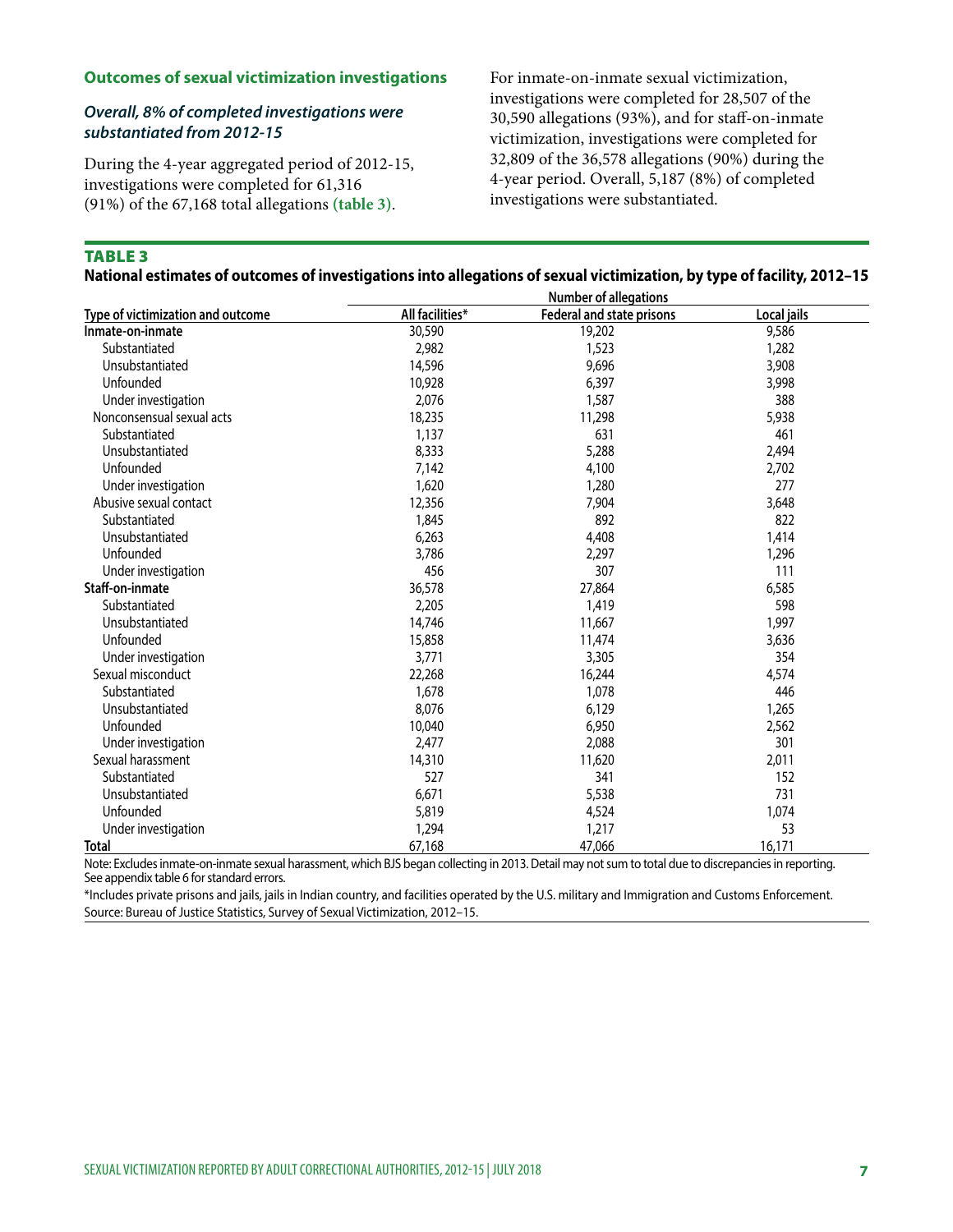During the 4-year aggregated period of 2012-15, investigations were completed for 16,612 of the 18,235 allegations (91%) of inmate-on-inmate nonconsensual sexual acts. Fewer than 1 in 10 (7%) or 1,137 of these completed investigations were substantiated. More than 4 in 10 (43%) completed investigations of nonconsensual sexual acts were unfounded, and half (50%) were unsubstantiated **(table 4)**.

More than half (53%) of the completed investigations of inmate-to-inmate abusive sexual contact were unsubstantiated. An estimated 16% of the completed

investigations were substantiated, and 32% were unfounded. In local jails, 23% of the completed investigations were substantiated, 37% were unfounded, and 40% were unsubstantiated. In state and federal prisons, 12% of completed investigations were substantiated, 30% were unfounded, and 58% were unsubstantiated.

Fewer than 1 in 20 (4%) completed investigations of staff sexual harassment were substantiated. Fewer than 1 in 10 (8%) of the completed investigations of staf sexual misconduct were substantiated.

#### TABLE 4

|                                    | Percent by outcome <sup>a</sup> |                            |                  |  |  |  |
|------------------------------------|---------------------------------|----------------------------|------------------|--|--|--|
| Type of victimization and outcome  | All facilities <sup>b</sup>     | Federal and state prisons* | Local jails      |  |  |  |
| Inmate-on-inmate                   | 100%                            | 100%                       | 100%             |  |  |  |
| Substantiated                      | 10.5%                           | 8.6%                       | 14.0% +          |  |  |  |
| Unsubstantiated                    | 51.2%                           | 55.0%                      | 42.5% +          |  |  |  |
| Unfounded                          | 38.3%                           | 36.3%                      | 43.5% +          |  |  |  |
| Number of completed investigations | 28,507                          | 17,616                     | 9,189            |  |  |  |
| Nonconsensual sexual acts          | 100%                            | 100%                       | 100%             |  |  |  |
| Substantiated                      | 6.8%                            | 6.3%                       | 8.1% +           |  |  |  |
| Unsubstantiated                    | 50.2%                           | 52.8%                      | 44.1% +          |  |  |  |
| Unfounded                          | 43.0%                           | 40.9%                      | 47.8% +          |  |  |  |
| Number of completed investigations | 16,612                          | 10,019                     | 5,657            |  |  |  |
| Abusive sexual contact             | 100%                            | 100%                       | 100%             |  |  |  |
| Substantiated                      | 15.5%                           | 11.7%                      | 23.3% +          |  |  |  |
| Unsubstantiated                    | 52.7%                           | 58.0%                      | 40.0% +          |  |  |  |
| Unfounded                          | 31.8%                           | 30.2%                      | 36.7% +          |  |  |  |
| Number of completed investigations | 11,895                          | 7,597                      | 3,532            |  |  |  |
| Staff-on-inmate                    | 100%                            | 100%                       | 100%             |  |  |  |
| Substantiated                      | 6.7%                            | 5.8%                       | $9.6%$ $\dagger$ |  |  |  |
| Unsubstantiated                    | 44.9%                           | 47.5%                      | 32.0% +          |  |  |  |
| Unfounded                          | 48.3%                           | 46.7%                      | 58.4% +          |  |  |  |
| Number of completed investigations | 32,809                          | 24,560                     | 6,230            |  |  |  |
| Sexual misconduct                  | 100%                            | 100%                       | 100%             |  |  |  |
| Substantiated                      | 8.5%                            | 7.6%                       | 10.4% +          |  |  |  |
| Unsubstantiated                    | 40.8%                           | 43.3%                      | 29.6% +          |  |  |  |
| Unfounded                          | 50.7%                           | 49.1%                      | 60.0% +          |  |  |  |
| Number of completed investigations | 19,794                          | 14,157                     | 4,273            |  |  |  |
| Sexual harassment                  | 100%                            | 100%                       | 100%             |  |  |  |
| Substantiated                      | 4.0%                            | 3.3%                       | 7.8% +           |  |  |  |
| Unsubstantiated                    | 51.3%                           | 53.2%                      | 37.4% +          |  |  |  |
| Unfounded                          | 44.7%                           | 43.5%                      | 54.9% +          |  |  |  |
| Number of completed investigations | 13,016                          | 10,403                     | 1,957            |  |  |  |

#### **Outcomes of completed investigations of sexual victimization, by type of facility, 2012–15**

Note: Detail may not sum to 100% due to rounding. See appendix table 7 for standard errors.

\*Comparison group.

†Diference with comparison group is signifcant at the 95% confdence level.

aPercentages based on allegations for which investigations have been completed.

<sup>b</sup>Includes private prisons and jails, jails in Indian country, and facilities operated by the U.S. military and Immigration and Customs Enforcement. Source: Bureau of Justice Statistics, Survey of Sexual Victimization, 2005 and 2010–15.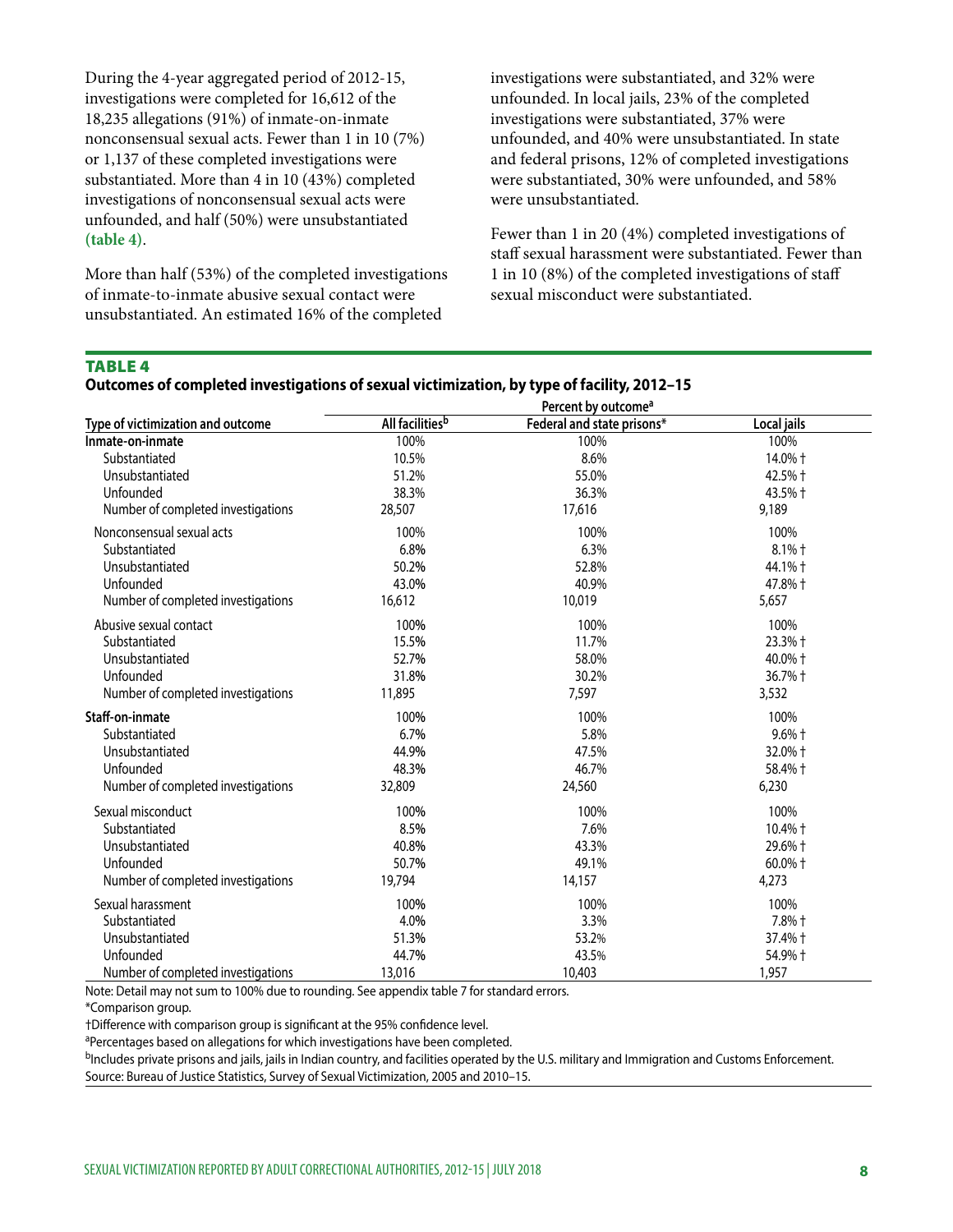#### *The annual number of substantiated incidents of sexual victimization increased by 63% from 2011 to 2015*

Correctional administrators reported 1,473 substantiated incidents of sexual victimization in 2015 **(table 5)**. Although this was fewer than the 1,522 substantiated incidents reported in 2014, it was more than the number reported in all other years and represented a 63% increase from the 902 incidents substantiated in 2011. Jails saw a greater percentage increase than

prisons. The number of substantiated incidents in jails doubled from 284 in 2011 to 576 in 2015 (up 103%). In comparison, the number of substantiated incidents in prisons rose from 605 to 873 (up 44%).

Rates of substantiated incidents of sexual victimization showed minimal year-to-year changes until one year afer the standards were issued in 2012 **(table 6)**. Rates of substantiated incidents in jails doubled from 0.4 per 1,000 inmates in 2011 to 0.8 per 1,000 in 2015.

#### TABLE 5

| National estimates of substantiated incidents of sexual victimization, by type of facility, 2005 and 2010-15 |
|--------------------------------------------------------------------------------------------------------------|
|--------------------------------------------------------------------------------------------------------------|

| <b>Type of facility</b>             | 2015* | 2014  | 2013     | 2012    | 2011    | 2010    | 2005            |
|-------------------------------------|-------|-------|----------|---------|---------|---------|-----------------|
| <b>Total</b>                        | 1,473 | 1,522 | $.239 +$ | $953 +$ | $902 +$ | 856 +   | 885 +           |
| Prisons <sup>a</sup>                | 873   | 888   | 782 t    | 656 +   | $605 +$ | $603 +$ | $524 +$         |
| Public - federal                    | 19    | 13 t  | 13 t     | 24 t    | 9†      | 16 t    | 41 <sup>b</sup> |
| Public - state                      | 810   | 771 t | 704 t    | 588 +   | $537 +$ | 541 +   | 459 +           |
| Jails <sup>c</sup>                  | 576   | 616   | 441 t    | 292 +   | 284 +   | 244 +   | 348 +           |
| Other adult facilities              |       |       |          |         |         |         |                 |
| Military                            |       |       | īŦ.      |         | 2†      | 2 t     | 2†              |
| Immigration and Customs Enforcement |       | 15 t  | 15 t     | 5†      | 5 t     | 2 t     | 1 †             |
| Indian country jails <sup>d</sup>   |       | Λ     |          |         | Λ       | Λ       | Λ               |

Note: Excludes inmate-on-inmate sexual harassment. Detail may not sum to total due to rounding. See appendix table 8 for standard errors. \*Comparison year.

†Diference with comparison year is signifcant at the 95% confdence level. Federal prisons, state prisons, military facilities and ICE facilities are complete enumerations rather than a sample, so any diference with comparison year is signifcant. See footnote b for one exception.

^Too few cases to provide a reliable estimate.

aIncludes federal, state, and private prisons.

bEstimates for federal prisons in 2005 are not comparable to those for other years due to a change in reporting.

<sup>c</sup>Includes local and private jails.

dExcludes facilities housing only juveniles.

Source: Bureau of Justice Statistics, Survey of Sexual Victimization, 2005 and 2010–15.

#### TABLE 6

|  |  | Rates per 1,000 inmates of substantiated incidents of sexual victimization, by type of facility, 2005 and 2010-15 |  |  |  |  |
|--|--|-------------------------------------------------------------------------------------------------------------------|--|--|--|--|
|--|--|-------------------------------------------------------------------------------------------------------------------|--|--|--|--|

| <b>Type of facility</b>             | 2015* | 2014     | 2013     | 2012     | 2011     | 2010     | 2005              |
|-------------------------------------|-------|----------|----------|----------|----------|----------|-------------------|
| <b>Total</b>                        | 0.66  | 0.67     | $0.54 +$ | $0.43 +$ | $0.40 +$ | $0.37 +$ | $0.40 +$          |
| Prisons <sup>a</sup>                | 0.59  | 0.60     | $0.52 +$ | $0.45 +$ | $0.41 +$ | $0.40 +$ | $0.36 +$          |
| Public - federal                    | 0.12  | $0.08 +$ | $0.07 +$ | $0.14 +$ | $0.05 +$ | $0.09 +$ | 0.26 <sup>b</sup> |
| Public - state                      | 0.70  | $0.65 +$ | $0.60 +$ | $0.50 +$ | $0.45 +$ | $0.44 +$ | $0.39 +$          |
| <b>Jails</b> <sup>c</sup>           | 0.80  | 0.82     | $0.58 +$ | $0.39 +$ | $0.38 +$ | $0.32 +$ | $0.46 +$          |
| Other adult facilities              |       |          |          |          |          |          |                   |
| Military                            | 2.16  | 2.17     | $0.71 +$ | $0.71 +$ | 1.31 †   | $1.32 +$ | $0.77 +$          |
| Immigration and Customs Enforcement | 1.13  | $0.83 +$ | $0.87 +$ | $0.27 +$ | $0.34 +$ | $0.12 +$ | $0.15 +$          |
| Indian country jails <sup>d</sup>   | 0.00  | Λ        | 0.00     | 0.00     | Λ        | Λ        | Λ                 |

Note: Excludes inmate-on-inmate sexual harassment. See appendix table 9 for standard errors.

\*Comparison year.

†Diference with comparison year is signifcant at the 95% confdence level. Federal prisons, state prisons, military facilities and ICE facilities are complete enumerations rather than a sample, so any diference with comparison year is signifcant. See footnote b for one exception.

^Too few cases to provide a reliable estimate.

aIncludes federal, state, and private prisons.

bEstimates for federal prisons in 2005 are not comparable to those for other years due to a change in reporting.

<sup>c</sup>Includes local and private jails.

dExcludes facilities housing only juveniles.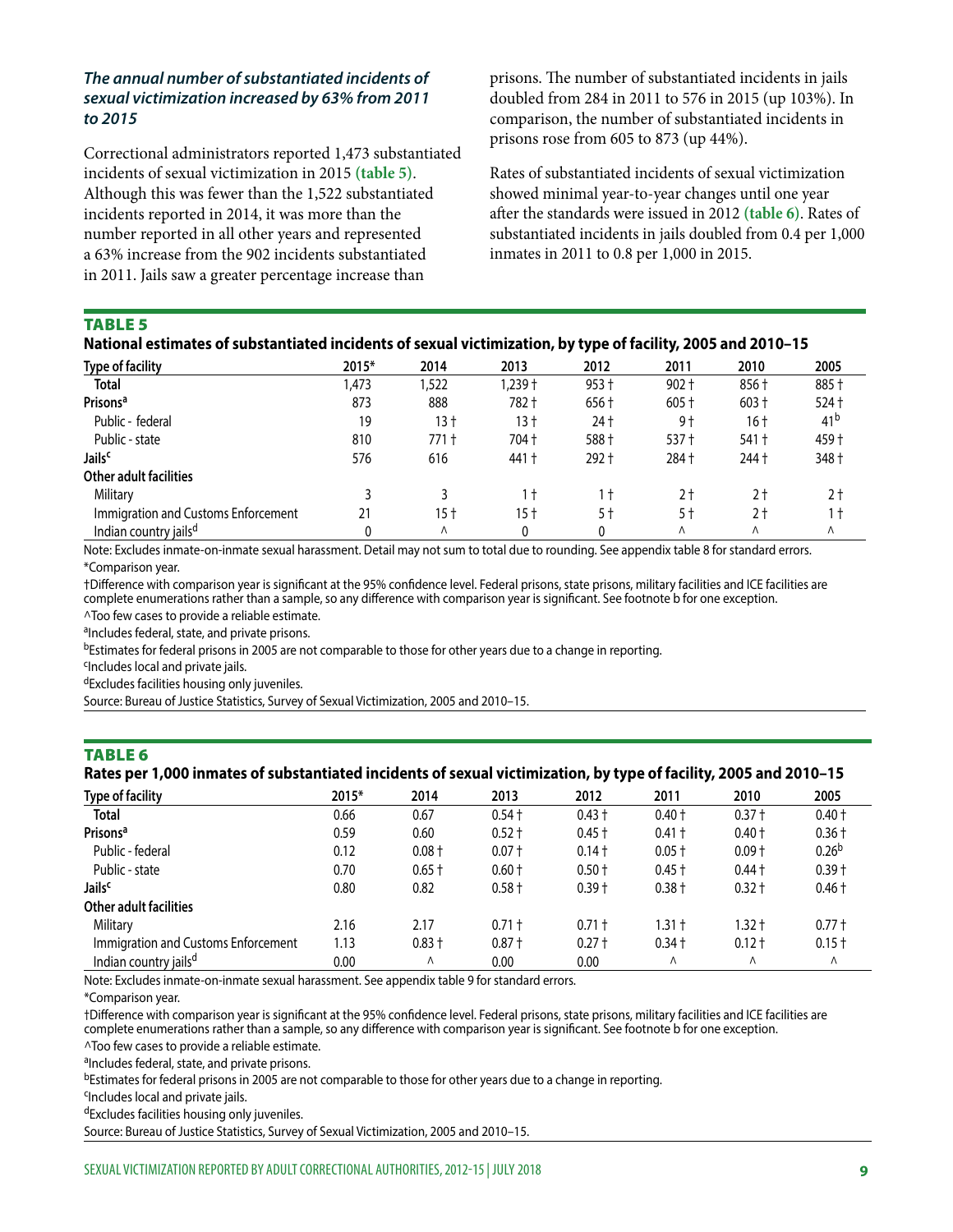#### *From 2014 to 2015, the number of substantiated incidents did not change signifcantly*

From 2011 to 2015, the overall number of substantiated incidents increased from 902 to 1,473 (table 7). The number of substantiated incidents decreased from 1,522 in 2014 to 1,473 in 2015, but the change was not statistically signifcant.

Inmate-on-inmate sexual victimizations made up more than half (58%) of the incidents that were substantiated in 2015. Inmate-on-inmate abusive sexual contact more than doubled, from 250 substantiated incidents in 2011 to 557 in 2015, which was the largest increase in substantiated incidents. Substantiated incidents of staff sexual misconduct increased from 327 in 2011 to 467 in 2015.

Each year from 2010 to 2012, staff sexual misconduct had the largest number of substantiated incidents; however, from 2013 to 2015, the number of substantiated incidents of inmate-on-inmate abusive sexual contact exceeded substantiated incidents of staf sexual misconduct.

#### TABLE 7

| Type of victimization     | 2015* | 2014 | 2013    | 2012    | 2011    | 2010             | 2005             |
|---------------------------|-------|------|---------|---------|---------|------------------|------------------|
| <b>Total</b>              | .473  | .522 | † 239.  | $953 +$ | $902 +$ | 856 †            | 885 †            |
| Inmate-on-inmate          | 852   | 863  | 756     | $511 +$ | 473 t   | 437 +            | 499 <sup>a</sup> |
| Nonconsensual sexual acts | 295   | 308  | 293     | 241 +   | 224 †   | 198†             | 326              |
| Abusive sexual contact    | 557   | 555  | 464 +   | 269+    | $250 +$ | 239+             | 173 t            |
| Staff-on-inmate           | 621   | 659  | 482 +   | 442 +   | 429 †   | 418 +            | 386 <sup>a</sup> |
| Sexual misconduct         | 467   | 499  | $359 +$ | $353 +$ | $327 +$ | 319 <sup>†</sup> | 338 <sup>†</sup> |
| Sexual harassment         | 154   | 160  | $123 +$ | 89†     | $102 +$ | 99 t             | 48 t             |

Note: Excludes inmate-on-inmate sexual harassment. Detail may not sum to total due to rounding. See appendix table 10 for standard errors. \*Comparison year.

†Difference with comparison year is significant at the 95% confidence level.<br><sup>a</sup>Standard errors are not available.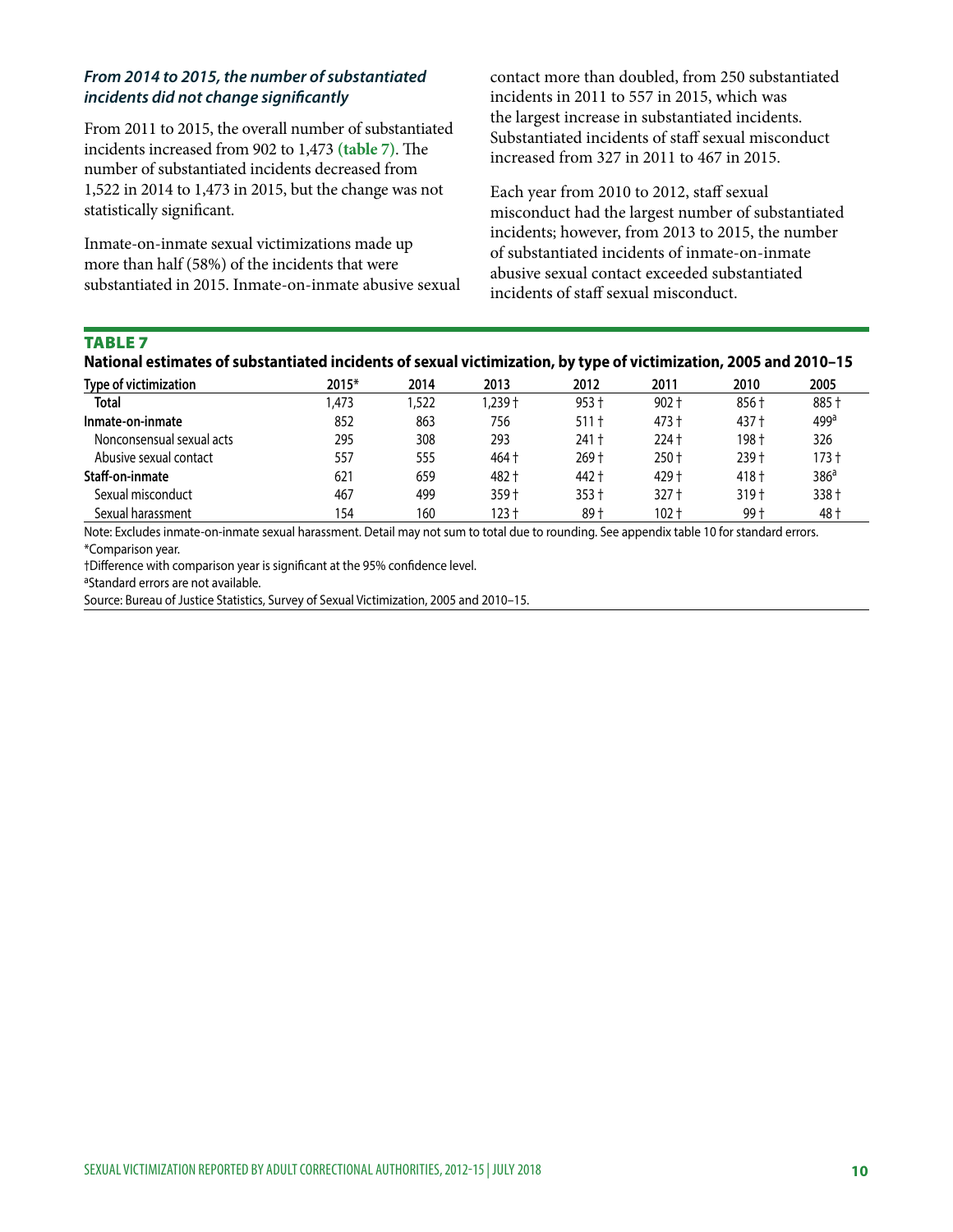## **Inmate-on-inmate sexual harassment**

Sexual harassment of one inmate by another was frst measured in the Survey of Sexual Victimization (SSV) in 2013. Inmate-on-inmate sexual harassment includes—

- **P** repeated and unwelcome sexual advances
- **requests for sexual favors**
- verbal comments, gestures, or actions of a derogatory or offensive sexual nature by one inmate directed toward another.

During the 3-year aggregated period of 2013-15, an estimated 15,875 allegations of inmate-on-inmate sexual harassment were made **(table 8)**.

More than 10,000 of these allegations occurred in prisons and more than 5,000 occurred in jails. Overall, the rate of allegations of inmate-on-inmate sexual harassment was 2.2 per 1,000 inmates in prisons and 2.5 per 1,000 inmates in jails.

During 2013-15, more than 2,400 allegations of inmate-on-inmate sexual harassment were substantiated. Approximately half (1,201) were in prisons and half (1,196) were in jails. Overall, the rate of substantiated incidents of inmate-on-inmate sexual harassment was 0.3 per 1,000 inmates in prisons and 0.5 per 1,000 inmates in jails.

#### TABLE 8

**National estimates of allegations, substantiated incidents, and rates per 1,000 of inmate-on-inmate sexual harassment, by type of facility, 2013–15** 

|                                                                                               |               | <b>Allegations</b> | <b>Substantiated incidents</b> |                |  |
|-----------------------------------------------------------------------------------------------|---------------|--------------------|--------------------------------|----------------|--|
| <b>Type of facility</b>                                                                       | <b>Number</b> | Rate per 1,000     | <b>Number</b>                  | Rate per 1,000 |  |
| <b>Total</b>                                                                                  | 15,875        | 2.34               | 2,426                          | 0.36           |  |
| Prisons <sup>a</sup>                                                                          | 10,065        | 2.25               | 1,201                          | 0.27           |  |
| Public - federal                                                                              | 158           | 0.31               | 8                              | 0.02           |  |
| Public - state                                                                                | 9,318         | 2.65               | 1,136                          | 0.32           |  |
| Jails <sup>b</sup>                                                                            | 5,671         | 2.55               | 1,196                          | 0.54           |  |
| Other adult facilities                                                                        |               |                    |                                |                |  |
| Military                                                                                      | 19            | 4.55               |                                | 0.24           |  |
| Immigration and Customs Enforcement                                                           | 110           | 2.03               | 23                             | 0.43           |  |
| Indian country jails <sup>c</sup>                                                             | 10            | 0.73               |                                | 0.35           |  |
| Note: Detail may not sum to total due to rounding. See appendix table 11 for standard errors. |               |                    |                                |                |  |

<sup>a</sup>Includes federal, state, and private prisons.

bIncludes local and private jails.

cExcludes facilities housing only juveniles.

Source: Bureau of Justice Statistics, Survey of Sexual Victimization, 2013–15.

*Continued on next page*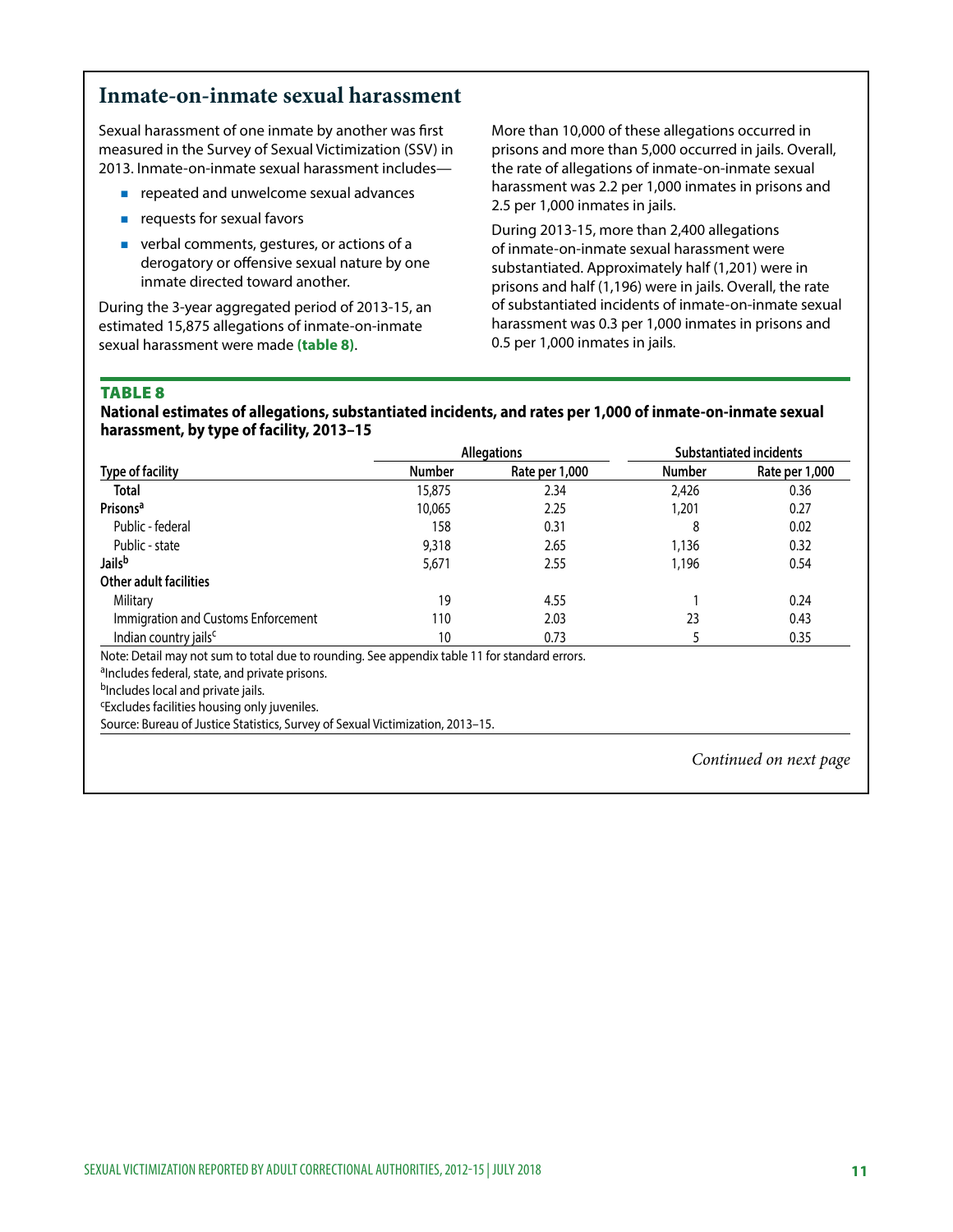## **Inmate-on-inmate sexual harassment (continued)**

inmate-on-inmate sexual harassment reported during allegations with completed investigations in state the 3-year period, 2,426 were substantiated, 4,996 were and federal prisons (excluding those under private unfounded, 7,979 were unsubstantiated, and 469 were contract), 13% of allegations of inmate-on-inmate still under investigation **(table 9)**. Based on allegations sexual harassment were substantiated and 55% were with completed investigations, a sixth (16%) were unsubstantiated. In local jails, 21% of completed substantiated, a third (32%) were unfounded, and more investigations of inmate-on-inmate sexual harassment than half (52%) were unsubstantiated. were substantiated and 44% were unsubstantiated.

Of the estimated 15,875 allegations of Outcomes difered by type of facility. Among

#### TABLE 9

#### **National estimates of outcomes of investigations into allegations of inmate-on-inmate sexual harassment, by type of facility, 2013–15**

|                     |                             | <b>Number of allegations</b>              |                          | Percent by outcome <sup>a</sup> |                                           |                          |  |
|---------------------|-----------------------------|-------------------------------------------|--------------------------|---------------------------------|-------------------------------------------|--------------------------|--|
| Outcome             | All facilities <sup>b</sup> | Federal and<br>state prisons <sup>c</sup> | Local jails <sup>c</sup> | All facilities <sup>b</sup>     | Federal and<br>state prisons <sup>c</sup> | Local jails <sup>c</sup> |  |
| Total               | 15.875                      | 9,476                                     | 5,550                    |                                 |                                           |                          |  |
| Substantiated       | 2,426                       | 1,144                                     | 1.174                    | 15.7%                           | 12.5%                                     | $21.3%$ †                |  |
| Unsubstantiated     | 7.979                       | 5,057                                     | 2,445                    | 51.8                            | 55.4                                      | 44.4 +                   |  |
| <b>Unfounded</b>    | 4.996                       | 2,928                                     | 1.885                    | 32.4                            | 32.1                                      | 34.2                     |  |
| Under investigation | 469                         | 347                                       | 43                       |                                 |                                           |                          |  |

Note: Detail may not sum to total due to discrepancies in reporting. Detail may not sum to 100% due to rounding. See appendix table 12 for standard errors.

\*Comparison group.

†Difference with comparison group is significant at the 95% confidence level.<br><sup>a</sup>Percentages based on allegations for which investigations have been completed.

bIncludes private prisons and jails, jails in Indian country, and facilities operated by the U.S. military and Immigration and Customs Enforcement. cExcludes facilities under private contract.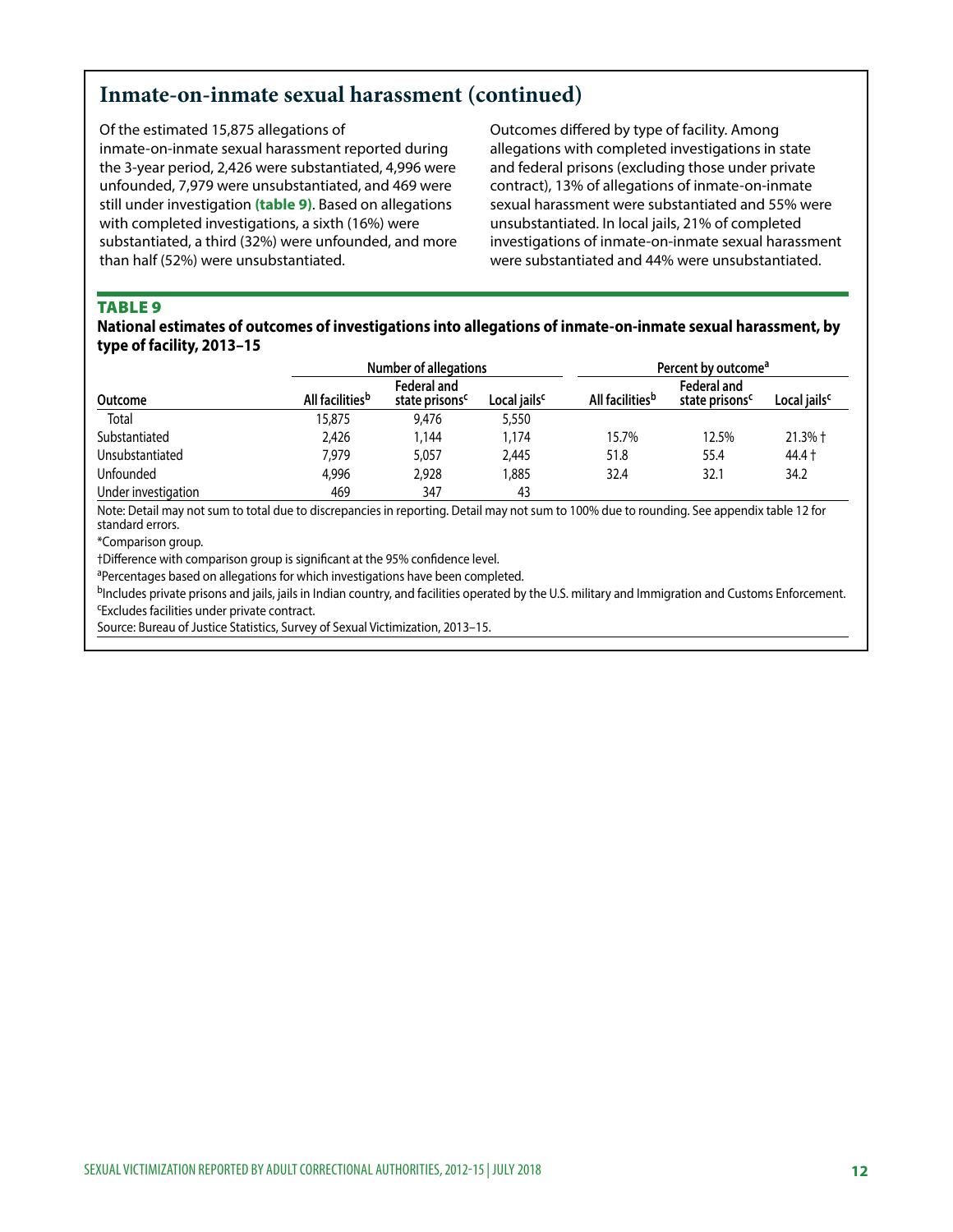# **Methodology**

The Bureau of Justice Statistics (BJS) began the Survey of Sexual Violence (renamed the Survey of Sexual Victimization) in 2004. It is an annual collection mandated by the Prison Rape Elimination Act of 2003 (PREA) to measure the incidence of prison rape. The survey is based on official administrative records of correctional systems and facilities, and covers all federal prisons, state prisons, and facilities operated by the U.S. military and Immigration and Customs Enforcement, and a representative sample of local jails, jails in Indian country, and privately operated jails and prisons. The U.S. Census Bureau currently serves as the data collection agent.

## **Sampling**

The sample designs for BJS's 2012, 2013, 2014, and 2015 Survey of Sexual Victimization (SSV, formerly Survey of Sexual Violence) varied for each type of facility covered by the Prison Rape Elimination Act of 2003.

#### *Federal and state prisons*

For each year, the survey included the Federal Bureau of Prisons and all 50 state adult prison systems. Prison administrators reported on allegations and substantiated incidents of sexual victimization that occurred within publicly operated adult prison facilities only, and excluded allegations and incidents involving federal or state inmates in other facilities, such as privately operated prisons or jails.

#### *Privately operated state and federal prisons*

For each year, a sample of 125 privately operated state and federal prison facilities was drawn from BJS's Census of State and Federal Adult Correctional Facilities (CSFACF), which was updated annually to include new privately operated facilities and to exclude facilities that had closed or were no longer privately operated. For SSV 2012, the CSFACF 2005 was used as the sampling frame. Afer updating, the frame contained 402 records for privately operated state and federal prisons. The number of inmates confined on June 30, 2005, was used as the measure of size. Facilities with 450 inmates or more on this date were selected with certainty (i.e., given a 100% chance of selection) due to size. There were 74 facilities selected with certainty in 2012.

For SSV 2013, 2014, and 2015, the CSFACF 2012 was used as the sampling frame. The number of inmates confned on December 31, 2012, was used as the measure of size. Facilities with 450 inmates or more on this date were selected with certainty due to size. For SSV 2013, there were 471 privately operated state and federal prisons in the frame, and 90 were selected with certainty. For SSV 2014, there were 458 privately operated state and federal prisons in the updated frame, and 82 were selected with certainty. For SSV 2015, there were 537 privately operated state and federal prisons in the updated frame. The sample size was increased to 155, and 109 were selected with certainty.

The remaining facilities were sorted by region (Northeast, Midwest, South, or West), state, and size, then sampled systematically with probabilities proportional to their size. That is, larger facilities had a greater probability of selection. Fify-one private prisons were selected in the sample for SSV 2012, 35 were selected for SSV 2013, 43 were selected for SSV 2014, and 46 were selected for SSV 2015.

Among the privately operated prisons selected for the 2012 survey, 13 closed prior to data collection and 2 were out of scope, meaning the facility was no longer privately operated and the data would be reported by the state or jail jurisdiction that was operating it. For the 2013 survey, 5 privately operated prisons closed prior to data collection and 4 were out of scope; for the 2014 survey, 4 closed and 4 were out of scope; and for the 2015 survey, 6 closed and 2 were out of scope. All active privately operated prisons selected for SSV 2013 responded to the survey. Two active privately operated prisons selected for SSV 2012, one selected for 2014, and fve selected for 2015 did not respond to the survey:

- Catalyst Behavioral Services Cameo, OK (2014)
- Delaney Hall, NJ (2015)
- Dismas Charities, El Paso, TX (2015)
- Dismas House of Atlanta West, GA (2015)
- **San Luis Valley Community Center, CO (2012)**
- Talbert House, Spring Grove Center, OH (2015)
- **Therapeutic Community of Southern Colorado,** CO (2015)
- Volunteers of America, Northwest Ohio, OH (2012).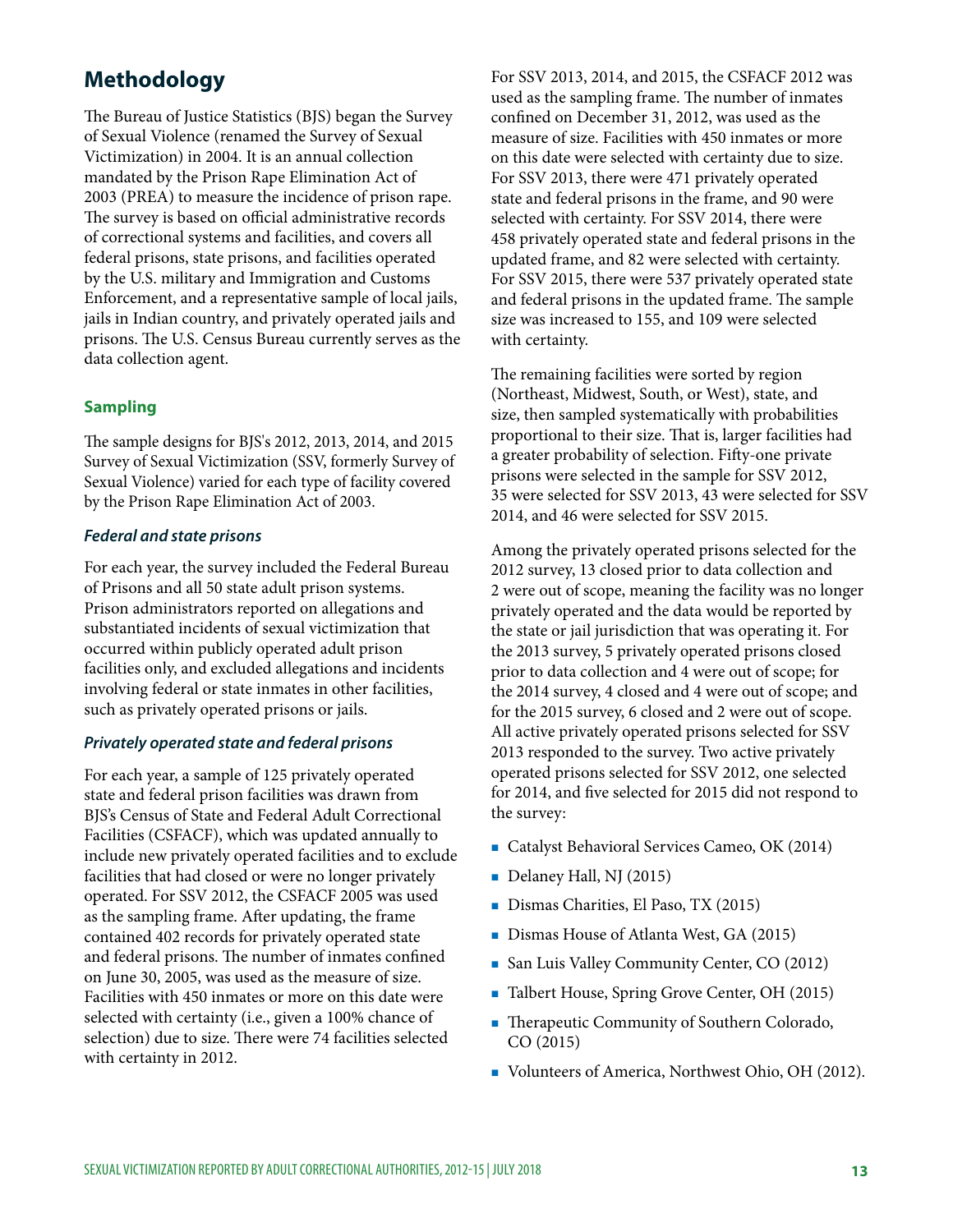### *Public jails*

A sample of 700 publicly operated jail jurisdictions was drawn each year from BJS's Deaths in Custody Reporting Program (DCRP) data. For each SSV data collection, the preceding year of DCRP was used as the sampling frame. For example, DCRP 2014 was used for SSV 2015. For SSV 2012, there were 2,844 jail jurisdictions on the frame. In 2013, there were 2,921; in 2014, there were 2,918; and in 2015, there were 2,904.

Each year, the largest jail jurisdiction was selected with certainty in 45 states and the District of Columbia.<sup>5</sup> Jail jurisdictions with average daily populations (ADP) greater than or equal to 1,000 inmates were also selected with certainty (116 for SSV 2012, 118 for 2013, 117 for 2014, and 111 for 2015). The remaining jail jurisdictions on each frame were then grouped into three strata based on ADP, then sorted by region and state.

- For the SSV 2012 sample, 186 jail jurisdictions were selected from 1,481 jurisdictions with an ADP of 87 or less in the frst stratum, 119 from 770 jurisdictions with an ADP of 88 to 268 were selected in the second stratum, and 233 from 431 with an ADP of 269 to 999 were selected in the third stratum.
- For the SSV 2013 sample, 215 jail jurisdictions were selected from 1,456 jurisdictions with an ADP of 81 or less in the frst stratum, 108 from 830 jurisdictions with an ADP of 82 to 265 were selected in the second stratum, and 213 from 471 with an ADP of 266 to 999 were selected in the third stratum.
- For the SSV 2014 sample, 282 jail jurisdictions were selected from 1,513 jurisdictions with an ADP of 89 or less in the frst stratum, 85 from 792 jurisdictions with an ADP of 90 to 273 were selected in the second stratum, and 170 from 450 with an ADP of 274 to 999 were selected in the third stratum.
- For the SSV 2015 sample, 178 jail jurisdictions were selected from 1,452 jurisdictions with an ADP of 81 or less in the frst stratum, 195 from 834 jurisdictions with an ADP of 82 to 261 were selected in the second stratum, and 170 from 461 with an ADP of 262 to 999 were selected in the third stratum.

5Five states with combined jail/prison systems had no public jails: Connecticut, Delaware, Hawaii, Rhode Island, and Vermont.

Among the public jail jurisdictions selected in the samples, one closed prior to the 2012 data collection and one closed prior to 2015. Three active jail jurisdictions selected in the sample did not respond to the 2012 survey, three did not respond to the 2013 survey, four did not respond to the 2014 survey, and four did not respond to the 2015 survey:

- Clinton County Jail, KY (2015)
- Coahoma County Sheriff's Office, MS (2012)
- Crittenden County Sheriff's Office, AR (2013)
- Cumberland County Sheriff's Office, ME  $(2013)$
- Eau Claire County Sheriff's Office, WI (2014)
- $\blacksquare$  Harmon County Sheriff's Office, OK (2014)
- Lawrence County Sheriff's Office, MO (2012)
- Morgan County Sheriff's Office, AL (2015)
- Pettis County Sheriff's Office, MO (2015)
- **Pierce County Detention and Corrections Center,** WA (2013, 2014)
- Ponca City Police Department, OK (2014)
- $\blacksquare$  Tate County Sheriff's Office, MS (2015)
- Vigo County Sheriff's Office, IN (2012).

#### *Privately operated jails*

For SSV 2012, a sample of 15 private jails was selected from the 33 in DCRP 2011. Five were selected with certainty because they were large compared to other private jails. The remaining 10 were selected with probability proportional to size after sorting the file by region, state, and ADP. For SSV 2013, all 32 private jails on the DCRP 2012 were selected with certainty. For SSV 2014, all 29 private jails on the DCRP 2013 were selected with certainty. For SSV 2015, a sample of 15 private jails was selected from the 39 in DCRP 2014. Seven were selected with certainty due to size. The remaining eight were selected with probability proportional to size after sorting the file by region, state, and ADP.

Among the private jails selected for SSV 2012, one had closed prior to data collection. For SSV 2014, one closed prior to data collection and two were out of scope. During the 4 years, one active private jail selected in the sample did not respond to the survey:

Bay County Jail Facility, FL (2013).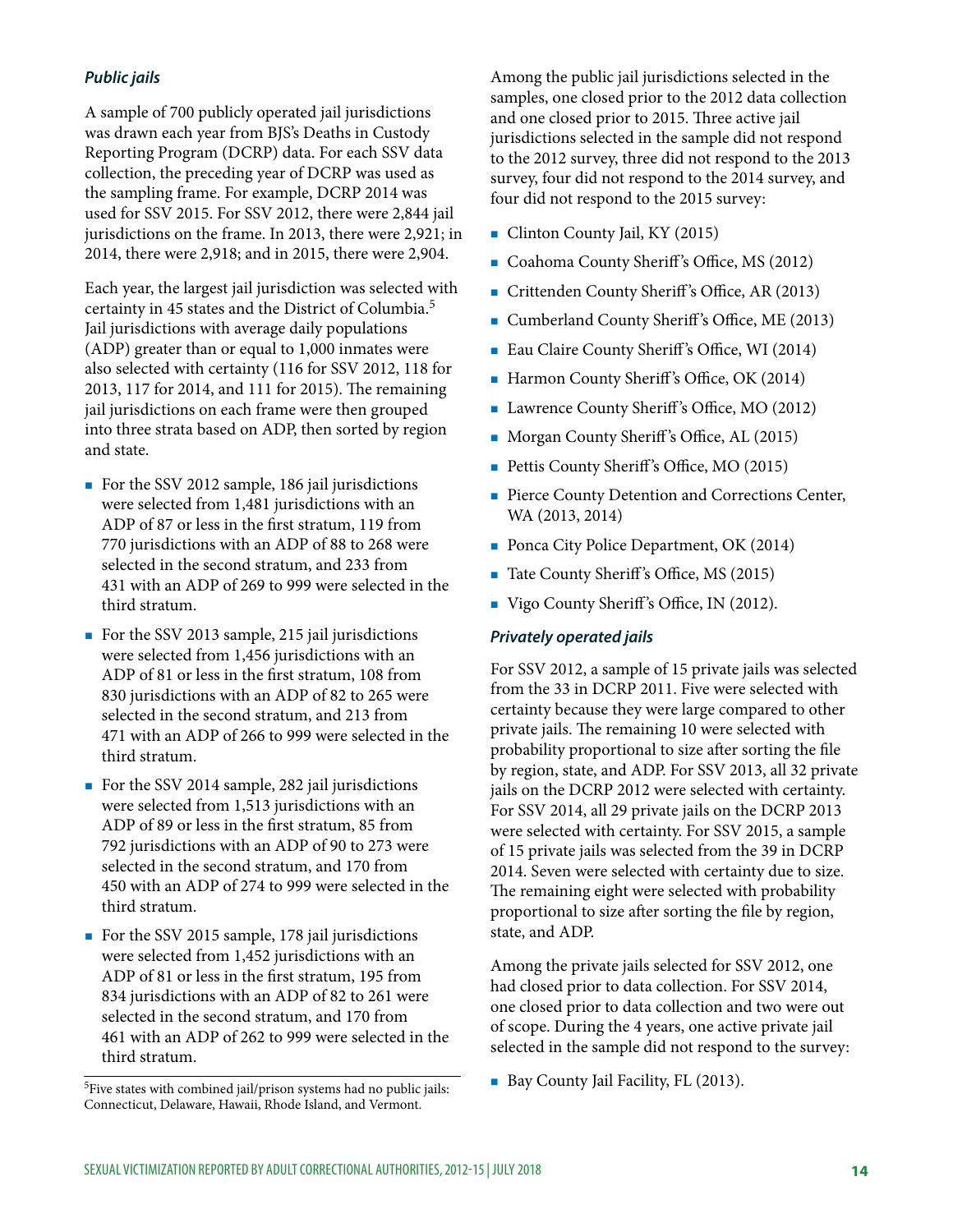#### *Other correctional facilities*

A sample of jails in Indian country was selected each year using BJS's Annual Survey of Jails in Indian Country from the previous year as the frame. Facilities that held only adults or adults and juveniles were eligible to be sampled for the adult SSV data collection. Facilities that held only juveniles were eligible for the juvenile SSV data collection.

Each year, large jails were selected with certainty. The measure of size was ADP, which was adjusted to one for jails whose average was less than one. For SSV 2012, a sample of 20 jails was selected from a total of 60 on the frame. Three had an ADP of 140 or more and were selected with certainty. For SSV 2013, a sample of 20 jails was selected from a total of 59. Four had an ADP of 124 or more and were selected with certainty. For SSV 2014, a sample of 25 jails was selected from a total of 58. Eight had an ADP of 68 or more and were selected with certainty. For SSV 2015, a sample of 25 jails was selected from a total of 57. Seven had an ADP of 83 or more and were selected with certainty. The remaining sample was selected using probability proportional to size for each survey year.

All of the selected adult jails in Indian country were active. Two did not respond to SSV 2012, two did not respond to SSV 2013, and one did not respond to SSV 2014:

- Choctaw Justice Complex Adult Detention, MS (2012)
- Navajo Department of Corrections Tuba City, AZ (2012)
- Tohono O'odham Adult Detention Center, AZ (2013, 2014)
- White Mountain Apache Detention Center, AZ (2013).

A census of all military facilities operated by the U.S. Air Force, U.S. Army, U.S. Navy and the U.S. Marine Corps was taken. A second census of all facilities operated by or exclusively for Immigration and Customs Enforcement (ICE), that is, dedicated ICE facilities, was taken. This list was updated annually by ICE. There were 23 dedicated ICE facilities for the 2012 survey, 22 for the 2013 and 2014 surveys, and 24 for the 2015 survey. All active U.S. military facilities and dedicated ICE facilities participated in the survey each of the 4 years.

#### **Nonresponse adjustments**

Survey responses were weighted to produce national estimates by type of correctional facility. Data from the Federal Bureau of Prisons and all state prison systems, U.S. military facilities, and dedicated ICE facilities were given a weight of 1.00 because they were all selected with certainty and had 100% survey participation.

Among public jails, private jails, Indian country jails, and private prisons, facilities were assigned an initial weight equal to the inverse of the probability of selection. In each survey year, weights for responding public jail jurisdictions were adjusted for nonresponse by multiplying initial weights by the ratio of the sum of initial weights of active jurisdictions in each stratum to the sum of weights for participating jurisdictions. As a result, the sum of the fnal weights in each stratum equaled the sum of weights for active jails in each stratum.

Nonresponse adjustments for samples of private jails, private prisons, and jails in Indian country were based on the ratio of the sum of weights times the measure of size for each afected stratum. Within each stratum the number of active jails or prisons was multiplied by the measure of size of each facility, and then summed. The ratio of the first sum to the latter sum equaled the nonresponse adjustment factor for the afected stratum. Overall, after adjusting for nonresponse and summing across all strata, multiplying the adjusted weight by the sum of the measure of size equaled the total number of inmates held in private jails, private prisons, and jails in Indian country.

#### **National estimates and accuracy**

When national estimates are derived from a sample, caution must be used when comparing one estimate to another or when comparing estimates over time. Although one estimate may be larger than another, estimates based on a sample have some degree of sampling error. The sampling error of an estimate depends on several factors, including the amount of variation in the responses and the size of the sample. When the sampling error around an estimate is taken into account, estimates that appear diferent may not be statistically diferent.

One measure of the sampling error associated with an estimate is the standard error. The standard error may vary from one estimate to the next. Generally,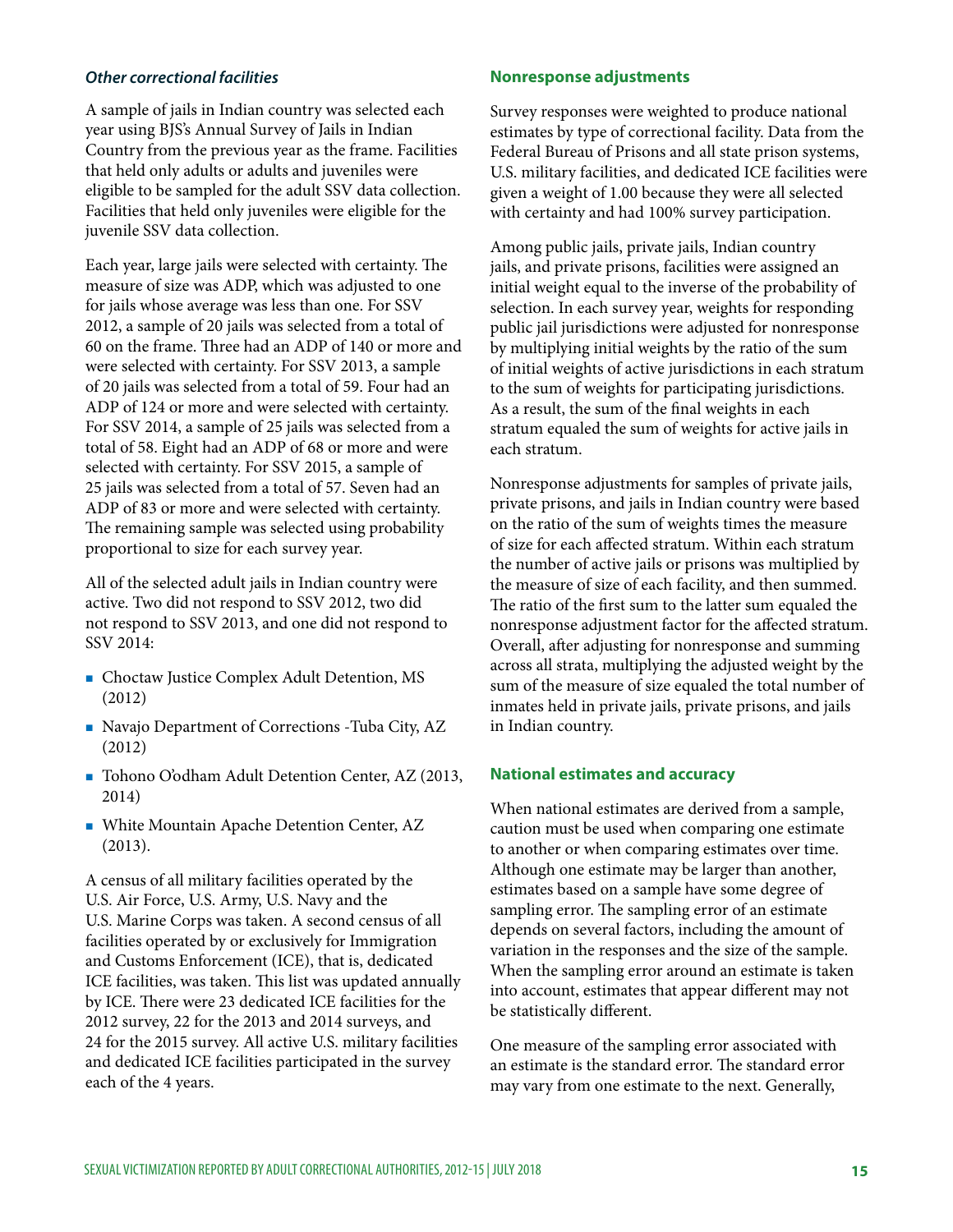an estimate with a small standard error provides a more reliable approximation of the true value than an estimate with a large standard error. Estimates with relatively large standard errors are associated with less precision and reliability and should be interpreted with caution.

Estimates and standard errors were calculated using SUDAAN.<sup>6</sup> For summary-level statistics, the 2012, 2013, 2014, and 2015 data fles were treated separately.

Standard errors are included in the appendix tables. These standard errors may be used to construct confdence intervals around survey estimates (e.g., numbers, rates, and percentages), and diferences between estimates. For example, table 1 shows an estimated 24,661 allegations in 2015; appendix table 3 shows a standard error of 206 for that estimate. The 95% confidence interval around the number of allegations is  $24,661 \pm 1.96 \times 206$ , resulting in a confdence interval of 24,257 to 25,065.

6See Research Triangle Institute (June 2013). SUDAAN Release 11.0.1. Research Triangle Park, NC.

#### **Test of statistical signifcance**

BJS conducted statistical tests to determine whether diferences in estimated numbers, percentages, and rates in this report were statistically signifcant once sampling error was taken into account. To facilitate the analysis, diferences in estimates of sexual victimization for subgroups have been tested at the 95% signifcance level. For example, the diference between the total number of allegations of sexual victimization in 2015 (24,661 allegations) and 2014 (18,891 allegations) is statistically signifcant at the 95% confdence level (see table 1). In all tables providing detailed comparisons, diferences that are signifcant at the 95% confdence level have been designated with a dagger  $(†)$ . The comparison group has been designated with one asterisk (\*).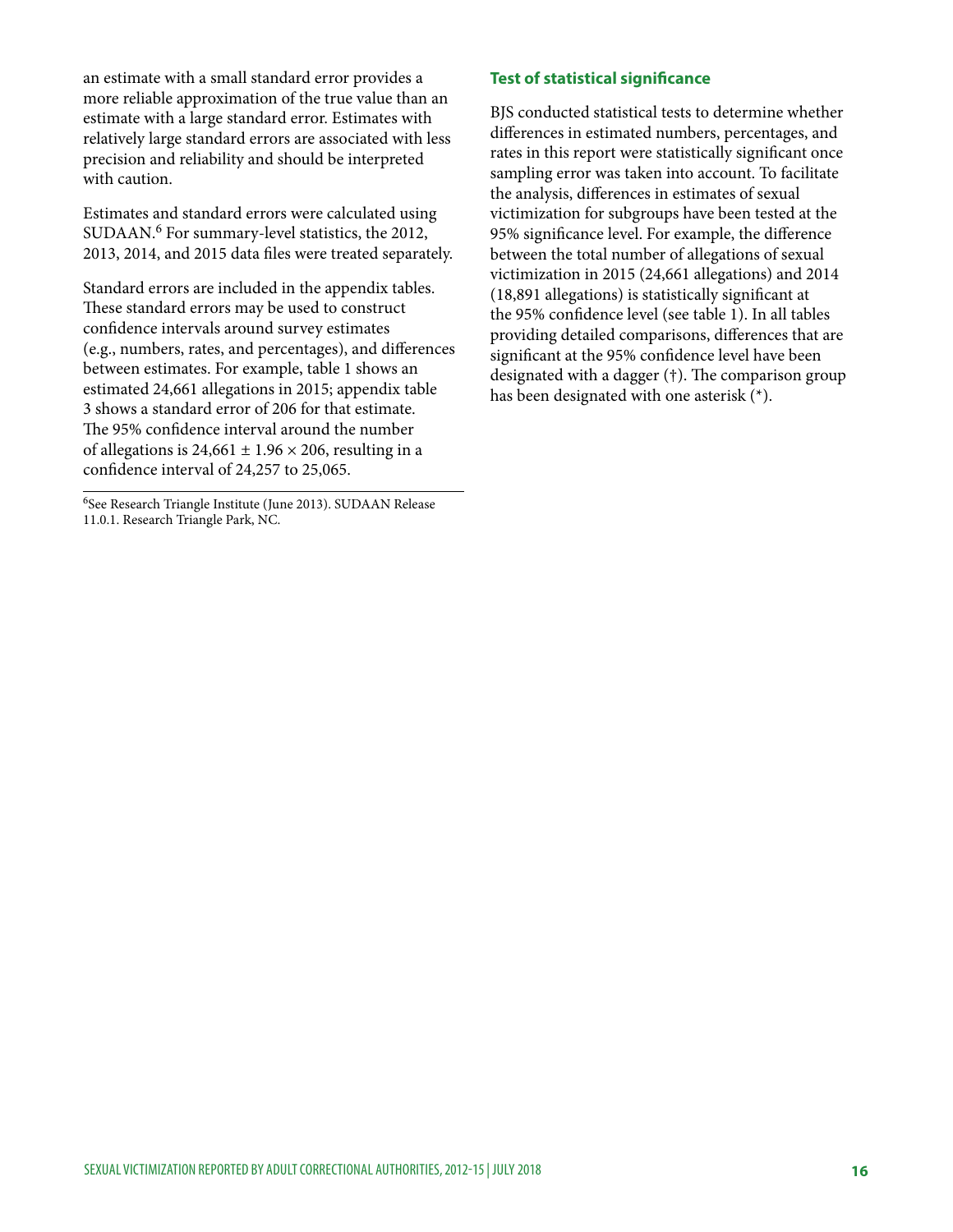#### APPENDIX TABLE 1

**Estimates and standard errors for fgure 1: National estimates of allegations and substantiated incidents of sexual victimization in adult correctional facilities, 2005–15** 

|       |                 | <b>Allegations</b>    | <b>Substantiated incidents</b> |                |  |
|-------|-----------------|-----------------------|--------------------------------|----------------|--|
| Year  | <b>Estimate</b> | <b>Standard error</b> | <b>Estimate</b>                | Standard error |  |
| 2015* | 24,661          | 206                   | 1,473                          | 40             |  |
| 2014  | 18,891 +        | 214                   | 1,522                          | 61             |  |
| 2013  | 13,568 +        | 215                   | $1,239$ $\dagger$              | 44             |  |
| 2012  | 10,047 +        | 106                   | $953 +$                        | 27             |  |
| 2011  | $8,768 +$       | 90                    | $902 +$                        | 30             |  |
| 2010  | 8,404 +         | 115                   | 856 †                          | 29             |  |
| 2009  | 7,855 †         | 87                    | $851 +$                        | 40             |  |
| 2008  | 7,457 †         | 212                   | $931 +$                        | 38             |  |
| 2007  | 7,374 †         | 198                   | 1,001 †                        | 57             |  |
| 2006  | $6,528$ †       | 169                   | 967 †                          | 76             |  |
| 2005  | $6,241$ †       | 179                   | 885 +                          | 90             |  |

\*Comparison year.

†Diference with comparison year is signifcant at the 95% confdence level.

Source: Bureau of Justice Statistics, Survey of Sexual Victimization, 2005–15.

#### APPENDIX TABLE 2

**Estimates and standard errors for fgure 2: National estimates of outcomes of alleged sexual victimization in adult correctional facilities, 2010–15** 

|       | Substantiated   |                | Unsubstantiated |                |                 | <b>Unfounded</b>      | Under investigation |                |
|-------|-----------------|----------------|-----------------|----------------|-----------------|-----------------------|---------------------|----------------|
| Year  | <b>Estimate</b> | Standard error | Estimate        | Standard error | <b>Estimate</b> | <b>Standard error</b> | <b>Estimate</b>     | Standard error |
| 2015* | .473            | 40             | 10,313          | 88             | 10,142          | 148                   | 2.733               |                |
| 2014  | .522            | 61             | $7.783 +$       | 105            | $8.372 +$       | 129                   | $1.213 +$           |                |
| 2013  | $.239 +$        | 44             | $6.122 +$       | 83             | $5.158 +$       | 145                   | 1.045 †             | 20             |
| 2012  | $953 +$         | 27             | $5.124 +$       | 64             | $3.115 +$       | 53                    | 856 †               |                |
| 2011  | $902 +$         | 30             | $4.611 +$       | 50             | 2,338 +         | 51                    | $919+$              | 18             |
| 2010  | 856 †           | 29             | 4.489 +         | 70             | 2.293 †         | 72                    | 766 +               |                |

\*Comparison year.

†Diference with comparison year is signifcant at the 95% confdence level.

Source: Bureau of Justice Statistics, Survey of Sexual Victimization, 2010–15.

#### ľ APPENDIX TABLE 3

#### **Standard errors for table 1: National estimates of allegations of sexual victimization, by type of facility, 2005 and 2010–15**

| <b>Type of facility</b>                        | 2015 | 2014 | 2013 | 2012 | 2011 | 2010 | 2005 |
|------------------------------------------------|------|------|------|------|------|------|------|
| <b>Total</b>                                   | 206  | 214  | 215  | 106  | 90   | 115  | 179  |
| <b>Prisons</b>                                 | 75   | 51   | 55   | 14   | 16   | 56   | 52   |
| Jails                                          | 192  | 208  | 208  | 105  | 88   | 100  | 171  |
| Other adult facilities                         |      |      |      |      |      |      |      |
| Indian country jails                           |      |      |      |      |      |      |      |
| ^Too few cases to provide a reliable estimate. |      |      |      |      |      |      |      |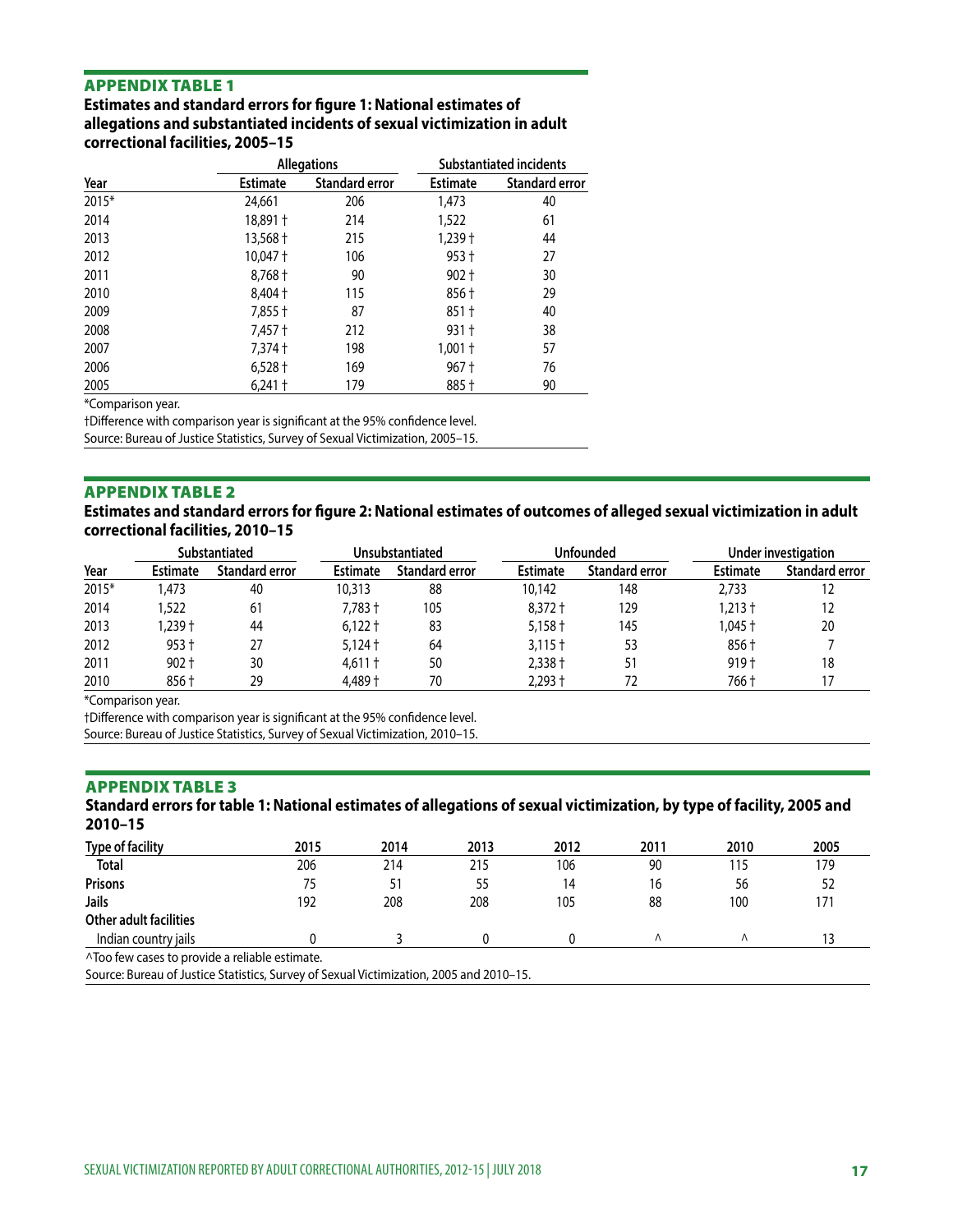### APPENDIX TABLE 4

**Standard errors for table 2: Rates per 1,000 inmates of allegations of sexual victimization, by type of facility, 2005 and 2010–15** 

| <b>Type of facility</b>       | 2015                                         | 2014  | 2013 | 2012 | 2011 | 2010 | 2005 |  |  |  |
|-------------------------------|----------------------------------------------|-------|------|------|------|------|------|--|--|--|
| <b>Total</b>                  | 0.10                                         | 0.09  | 0.09 | 0.05 | 0.04 | 0.06 | 0.09 |  |  |  |
| <b>Prisons</b>                | 0.06                                         | 0.04  | 0.04 | 0.01 | 0.02 | 0.03 | 0.03 |  |  |  |
| Jails                         | 0.27                                         | 0.27  | 0.26 | 0.14 | 0.12 | 0.14 | 0.23 |  |  |  |
| <b>Other adult facilities</b> |                                              |       |      |      |      |      |      |  |  |  |
| Indian country jails          | 0.00                                         | 05. ا | 0.00 | 0.00 |      |      | Λ    |  |  |  |
|                               | ATee formacerete module a mellelele estimate |       |      |      |      |      |      |  |  |  |

^Too few cases to provide a reliable estimate.

Source: Bureau of Justice Statistics, Survey of Sexual Victimization, 2005 and 2010–15.

#### ľ APPENDIX TABLE 5

**Estimates and standard errors for fgure 3: National estimates of allegations of sexual victimization in adult correctional facilities, by type of victimization, 2010–15** 

|                                                                                |                | 2015            |                       | 2014            | 2013                  |                 | 2012                  |                 | 2011                  |                 | 2010                  |                 |
|--------------------------------------------------------------------------------|----------------|-----------------|-----------------------|-----------------|-----------------------|-----------------|-----------------------|-----------------|-----------------------|-----------------|-----------------------|-----------------|
| Type of incident                                                               | Estimate error | <b>Standard</b> | <b>Estimate error</b> | <b>Standard</b> | <b>Estimate error</b> | <b>Standard</b> | <b>Estimate error</b> | <b>Standard</b> | <b>Estimate error</b> | <b>Standard</b> | <b>Estimate error</b> | <b>Standard</b> |
| Inmate-on-<br>inmate                                                           |                |                 |                       |                 |                       |                 |                       |                 |                       |                 |                       |                 |
| Nonconsensual<br>sexual acts                                                   | 5.992          | 107             | 5,057                 | 104             | 3,931                 | 82              | 3,255                 | 54              | 2,986                 | 45              | 2,660                 | 49              |
| Abusive sexual<br>contact                                                      | 4,320          | 63              | 3,433                 | 71              | 2,743                 | 123             | 1,860                 | 34              | 1.480                 | 34              | 1,360                 | 37              |
| Staff-on-inmate                                                                |                |                 |                       |                 |                       |                 |                       |                 |                       |                 |                       |                 |
| Sexual<br>misconduct                                                           | 8,151          | 90              | 6,449                 | 106             | 4,345                 | 75              | 3,322                 | 53              | 2,800                 | 42              | 2,692                 | 60              |
| Sexual<br>harassment                                                           | 6.197          | 67              | 3,953                 | 48              | 2,549                 | 35              | 1,611                 | 30              | 1,502                 | 36              | 1,692                 | 38              |
| Source: Bureau of Justice Statistics, Survey of Sexual Victimization, 2010–15. |                |                 |                       |                 |                       |                 |                       |                 |                       |                 |                       |                 |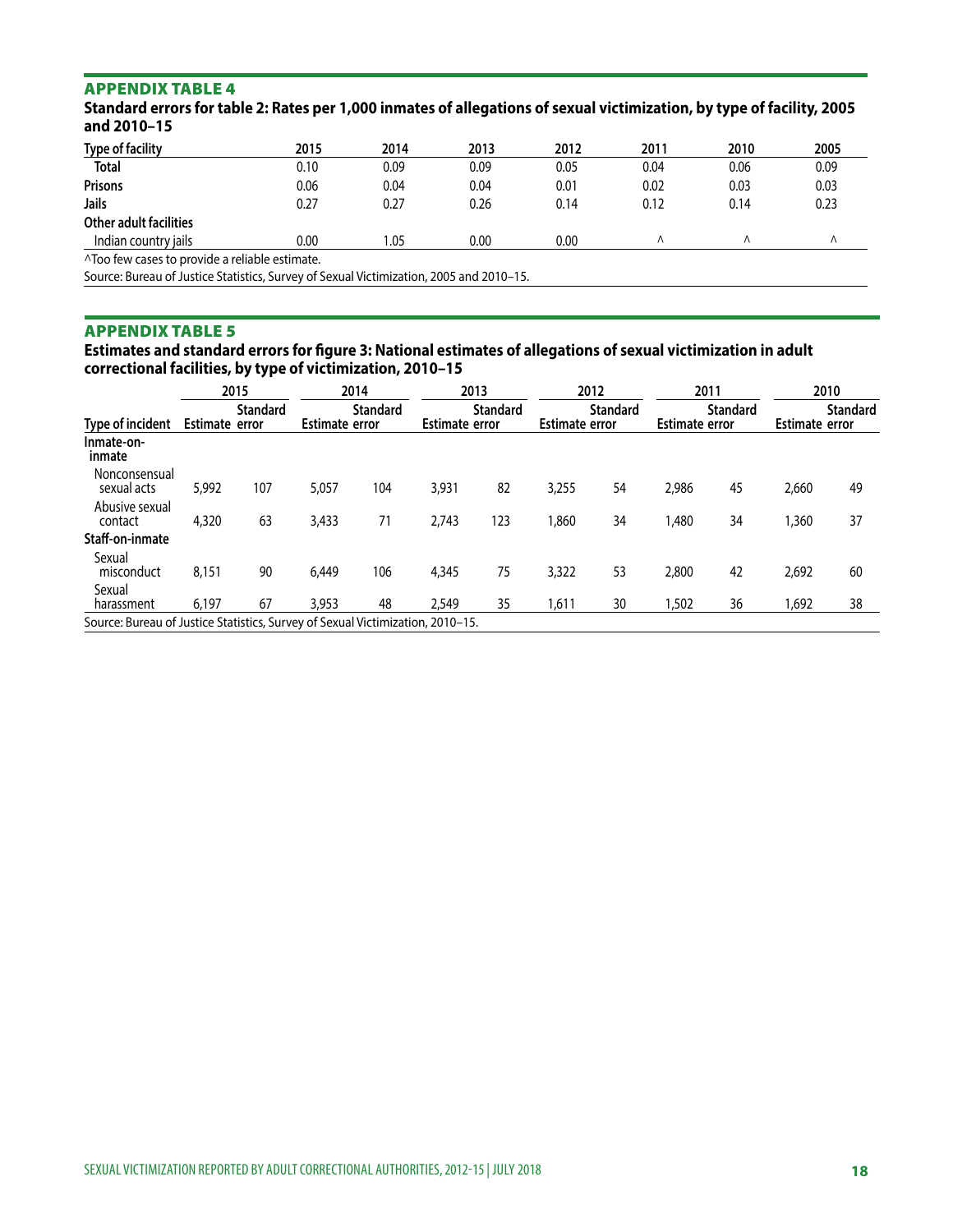#### j APPENDIX TABLE 6

#### **Standard errors for table 3: National estimates of outcomes of investigations into allegations of sexual victimization, by type of facility, 2012–15**

|                                                                       | <b>Number of allegations</b> |                |  |  |
|-----------------------------------------------------------------------|------------------------------|----------------|--|--|
| Type of victimization and outcome                                     | <b>All facilities</b>        | Local jails    |  |  |
| Inmate-on-inmate                                                      | 258                          | 253            |  |  |
| Substantiated                                                         | 65                           | 60             |  |  |
| Unsubstantiated                                                       | 120                          | 117            |  |  |
| Unfounded                                                             | 169                          | 168            |  |  |
| Under investigation                                                   | 20                           | 20             |  |  |
| Nonconsensual sexual acts                                             | 179                          | 177            |  |  |
| Substantiated                                                         | 35                           | 35             |  |  |
| Unsubstantiated                                                       | 96                           | 93             |  |  |
| Unfounded                                                             | 115                          | 115            |  |  |
| Under investigation                                                   | 19                           | 19             |  |  |
| Abusive sexual contact                                                | 159                          | 155            |  |  |
| Substantiated                                                         | 54                           | 48             |  |  |
| Unsubstantiated                                                       | 63                           | 63             |  |  |
| Unfounded                                                             | 101                          | 100            |  |  |
| Under investigation                                                   | 4                            | 4              |  |  |
| Staff-on-inmate                                                       | 212                          | 191            |  |  |
| Substantiated                                                         | 58                           | 45             |  |  |
| Unsubstantiated                                                       | 102                          | 90             |  |  |
| Unfounded                                                             | 147                          | 132            |  |  |
| Under investigation                                                   | 16                           | 15             |  |  |
| Sexual misconduct                                                     | 167                          | 153            |  |  |
| Substantiated                                                         | 53                           | 39             |  |  |
| Unsubstantiated                                                       | 83                           | 75             |  |  |
| Unfounded                                                             | 109                          | 100            |  |  |
| Under investigation                                                   | 15                           | 14             |  |  |
| Sexual harassment                                                     | 94                           | 82             |  |  |
| Substantiated                                                         | 19                           | 19             |  |  |
| Unsubstantiated                                                       | 48                           | 41             |  |  |
| Unfounded                                                             | 73                           | 61             |  |  |
| Under investigation                                                   | $\overline{2}$               | $\overline{2}$ |  |  |
| Total                                                                 | 382                          | 364            |  |  |
| Source: Bureau of Justice Statistics, Survey of Sexual Victimization, |                              |                |  |  |

#### APPENDIX TABLE 7

2012–15.

 **Standard errors for table 4: Outcomes of completed investigations of sexual victimization, by type of facility, 2012–15** 

|                                                                       | Percent by outcome    |             |  |  |  |
|-----------------------------------------------------------------------|-----------------------|-------------|--|--|--|
| Type of victimization and outcome                                     | <b>All facilities</b> | Local jails |  |  |  |
| Inmate-on-inmate                                                      |                       |             |  |  |  |
| Substantiated                                                         | 0.21%                 | 0.60%       |  |  |  |
| Unsubstantiated                                                       | 0.33                  | 0.91        |  |  |  |
| Unfounded                                                             | 0.37                  | 1.07        |  |  |  |
| Number of completed investigations                                    | 255                   | 250         |  |  |  |
| Nonconsensual sexual acts                                             |                       |             |  |  |  |
| Substantiated                                                         | 0.19%                 | 0.56%       |  |  |  |
| Unsubstantiated                                                       | 0.42                  | 1.18        |  |  |  |
| Unfounded                                                             | 0.44                  | 1.24        |  |  |  |
| Number of completed investigations                                    | 175                   | 173         |  |  |  |
| Abusive sexual contact                                                |                       |             |  |  |  |
| Substantiated                                                         | 0.39%                 | 1.24%       |  |  |  |
| Unsubstantiated                                                       | 0.46                  | 1.21        |  |  |  |
| Unfounded                                                             | 0.55                  | 1.74        |  |  |  |
| Number of completed investigations                                    | 158                   | 155         |  |  |  |
| Staff-on-inmate                                                       |                       |             |  |  |  |
| Substantiated                                                         | 0.17%                 | 0.67%       |  |  |  |
| Unsubstantiated                                                       | 0.24                  | 1.05        |  |  |  |
| Unfounded                                                             | 0.26                  | 1.17        |  |  |  |
| Number of completed investigations                                    | 210                   | 189         |  |  |  |
| Sexual misconduct                                                     |                       |             |  |  |  |
| Substantiated                                                         | 0.25%                 | 0.83%       |  |  |  |
| Unsubstantiated                                                       | 0.31                  | 1.27        |  |  |  |
| Unfounded                                                             | 0.34                  | 1.38        |  |  |  |
| Number of completed investigations                                    | 165                   | 151         |  |  |  |
| Sexual harassment                                                     |                       |             |  |  |  |
| Substantiated                                                         | 0.14%                 | 0.93%       |  |  |  |
| Unsubstantiated                                                       | 0.33                  | 1.68        |  |  |  |
| Unfounded                                                             | 0.35                  | 1.83        |  |  |  |
| Number of completed investigations                                    | 94                    | 82          |  |  |  |
| Source: Bureau of Justice Statistics, Survey of Sexual Victimization, |                       |             |  |  |  |

2012–15.

#### APPENDIX TABLE 8

**Standard errors for table 5: National estimates of substantiated incidents of sexual victimization, by type of facility, 2005 and 2010–15** 

| 2015                                                                                      | 2014 | 2013 | 2012 | 2011 | 2010 | 2005                                                                       |  |  |
|-------------------------------------------------------------------------------------------|------|------|------|------|------|----------------------------------------------------------------------------|--|--|
| 40                                                                                        | 61   | 44   | 27   | 30   | 30   | 90                                                                         |  |  |
| 0                                                                                         | 37   | 21   | 9    | 11   | 11   | 9                                                                          |  |  |
| 40                                                                                        | 48   | 39   | 25   | 28   | 27   | 90                                                                         |  |  |
| Jails<br>Other adult<br>facilities<br>Indian<br>country<br>iails<br>Λ<br>Λ<br>Λ<br>Λ<br>0 |      |      |      |      |      |                                                                            |  |  |
| ^Too few cases to provide a reliable estimate.                                            |      |      |      |      |      |                                                                            |  |  |
|                                                                                           |      |      |      |      |      | Source: Rureau of Justice Statistics, Survey of Sexual Victimization, 2005 |  |  |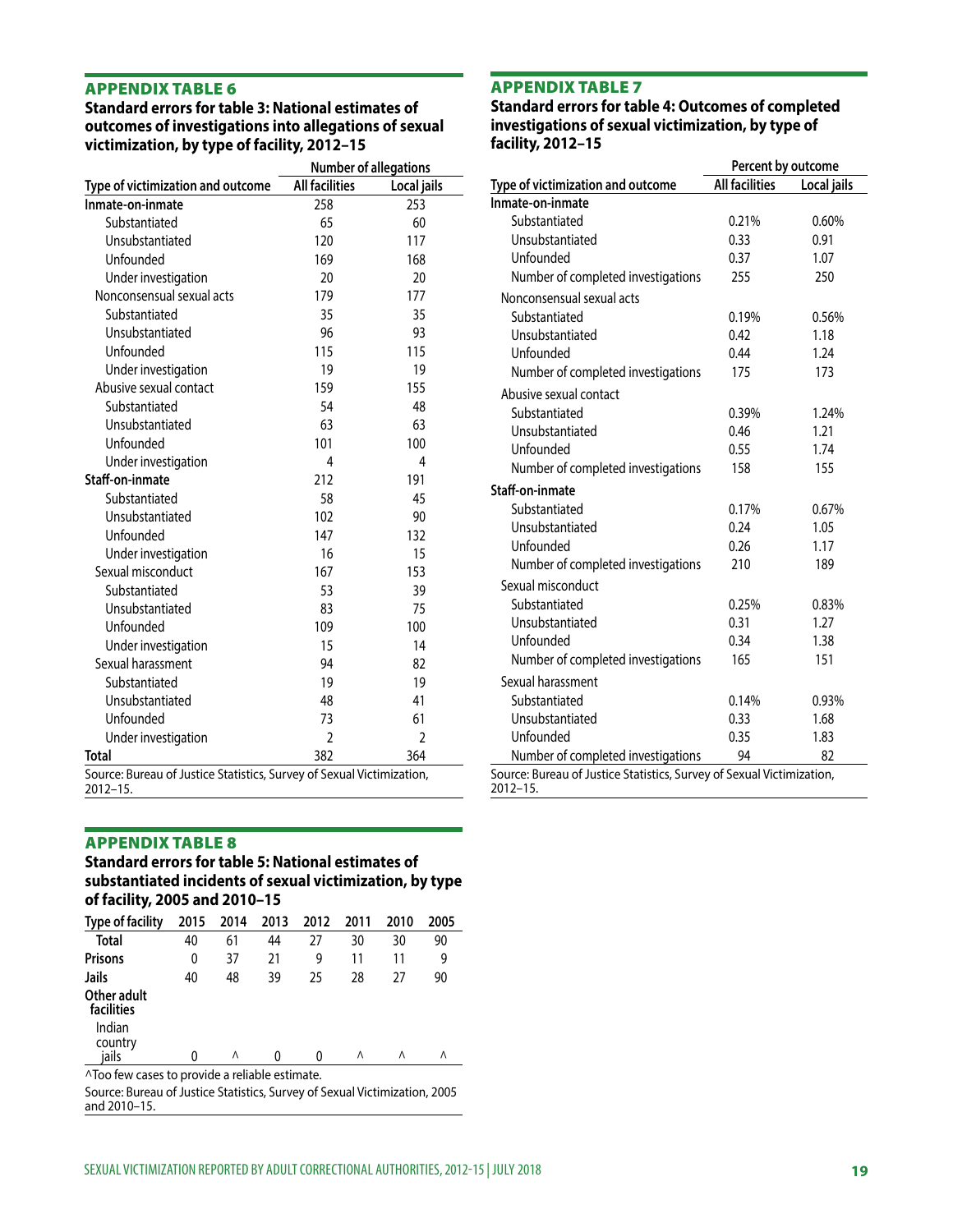#### APPENDIX TABLE 9

| facility, 2005 and 2010–15 |      |      |      |      |      |      |      |
|----------------------------|------|------|------|------|------|------|------|
| <b>Type of facility</b>    | 2015 | 2014 | 2013 | 2012 | 2011 | 2010 | 2005 |
| <b>Total</b>               | 0.02 | 0.03 | 0.02 | 0.01 | 0.01 | 0.01 | 0.04 |
| <b>Prisons</b>             | 0.00 | 0.02 | 0.01 | 0.01 | 0.01 | 0.01 | 0.01 |
| Jails                      | 0.06 | 0.06 | 0.05 | 0.03 | 0.04 | 0.04 | 0.12 |
| Other adult facilities     |      |      |      |      |      |      |      |
| Indian country jails       | 0.00 | Λ    | 0.00 | 0.00 |      |      | Λ    |
|                            |      |      |      |      |      |      |      |

**Standard errors for table 6: Rates per 1,000 inmates of substantiated incidents of sexual victimization, by type of facility, 2005 and 2010–15** 

^Too few cases to provide a reliable estimate.

Source: Bureau of Justice Statistics, Survey of Sexual Victimization, 2005 and 2010–15.

#### APPENDIX TABLE 10

**Standard errors for table 7: National estimates of substantiated incidents of sexual victimization, by type of victimization, 2005 and 2010–15** 

| Type of victimization     | 2015 | 2014 | 2013 | 2012 | 2011 | 2010 | 2005     |
|---------------------------|------|------|------|------|------|------|----------|
| <b>Total</b>              | 40   | 61   | 44   | 27   | 30   | 30   | 90       |
| Inmate-on-inmate          | 35   |      | 37   | 17   | 17   | 16   | $\cdots$ |
| Nonconsensual sexual acts | 18   | 18   | 18   | 15   | 13   |      | 79       |
| Abusive sexual contact    | 29   | 32   | 31   | 8    |      |      | 29       |
| Staff-on-inmate           | 19   | 46   | 23   | 20   | 23   | 23   | $\cdots$ |
| Sexual misconduct         |      | 44   | 16   | 18   | 17   | 20   | 30       |
| Sexual harassment         |      |      |      |      | 13   |      |          |

…Not available.

Source: Bureau of Justice Statistics, Survey of Sexual Victimization, 2005 and 2010–15.

#### APPENDIX TABLE 11

**Standard errors for table 8: National estimates of allegations, substantiated incidents, and rates per 1,000 of inmate-on-inmate sexual harassment, by type of facility, 2013–15** 

|                                                | <b>Allegations</b> |                                                                                | <b>Substantiated incidents</b> |                |
|------------------------------------------------|--------------------|--------------------------------------------------------------------------------|--------------------------------|----------------|
| <b>Type of facility</b>                        | <b>Number</b>      | Rate per 1,000                                                                 | <b>Number</b>                  | Rate per 1,000 |
| Total                                          | 285                | 0.04                                                                           | 89                             | 0.01           |
| <b>Prisons</b>                                 | 40                 | 0.01                                                                           | 16                             | 0.00           |
| Jails                                          | 283                | 0.13                                                                           | 87                             | 0.04           |
| <b>Other adult facilities</b>                  |                    |                                                                                |                                |                |
| Indian country jails                           |                    | Λ                                                                              | Λ                              | ٨              |
| ^Too few cases to provide a reliable estimate. |                    |                                                                                |                                |                |
|                                                |                    | Source: Bureau of Justice Statistics, Survey of Sexual Victimization, 2013-15. |                                |                |

#### APPENDIX TABLE 12

#### **Standard errors for table 9: National estimates of outcomes of investigations into allegations of inmate-on-inmate sexual harassment, by type of facility, 2013–15**

| Outcome                                                                        | <b>Number of allegations</b> |             | Percent by outcome |             |
|--------------------------------------------------------------------------------|------------------------------|-------------|--------------------|-------------|
|                                                                                | All facilities               | Local jails | All facilities     | Local jails |
| Total                                                                          | 285                          | 282         |                    |             |
| Substantiated                                                                  | 89                           | 87          | 0.43%              | 1.15%       |
| Unsubstantiated                                                                | 127                          | 124         | 0.48               | 1.18        |
| Unfounded                                                                      | 131                          | 131         | 0.44               | 1.18        |
| Under investigation                                                            |                              | q           |                    |             |
| Source: Bureau of Justice Statistics, Survey of Sexual Victimization, 2013–15. |                              |             |                    |             |